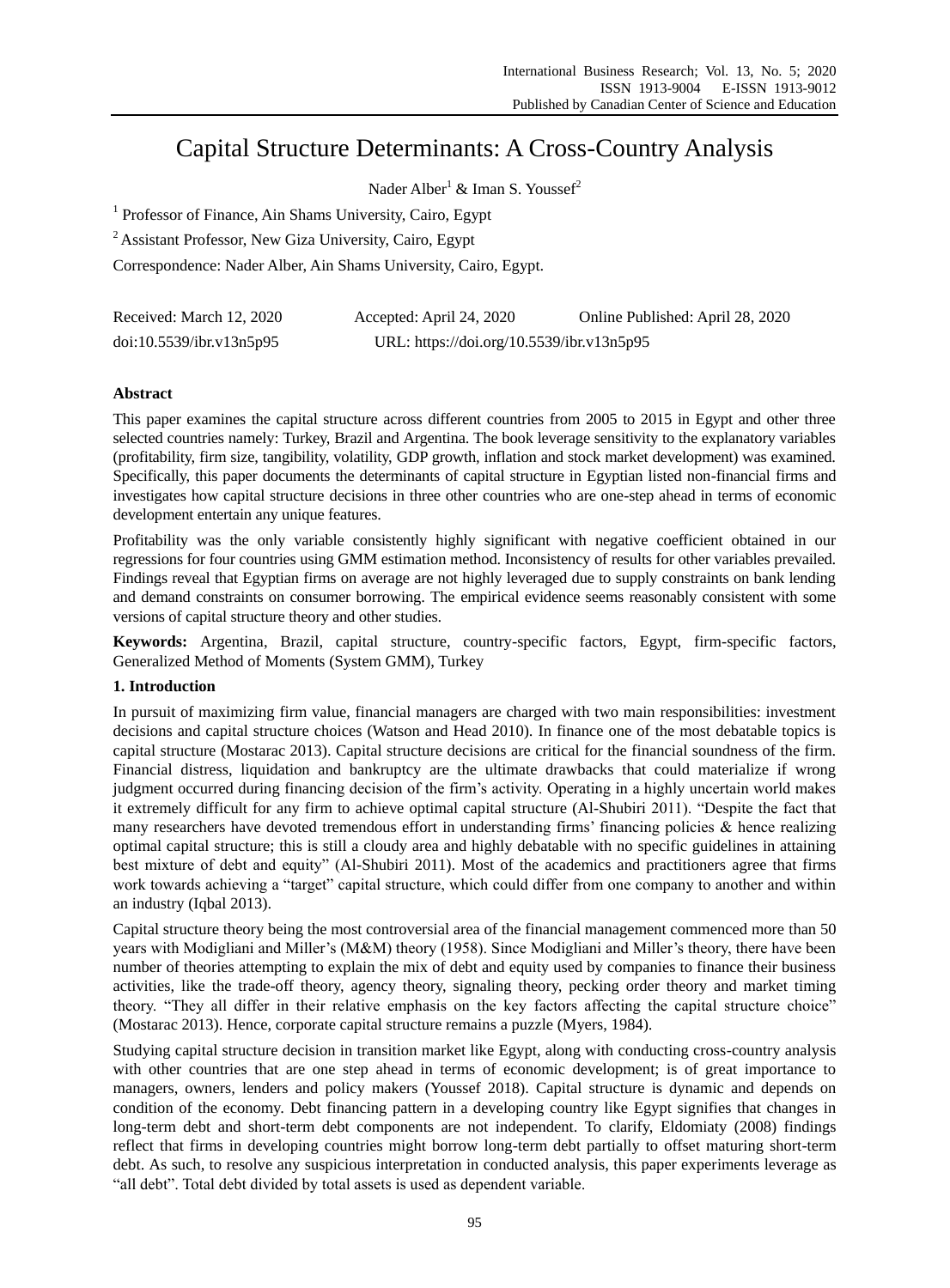The paper begins with proxies for determination of capital structure followed by a presentation for list of testable hypotheses for both internal factors (firm-specific) and external factors (macro-economic/ country-specific), in order to set framework for empirical results analysis. The core section of this paper starts with descriptive statistics for all sectors / aggregate results and secondarily by economic sector, followed by evaluations for results obtained from System GMM. During period under study Egypt faced revolution in 2011, as such its significance in affecting studied relationships between independent variables and leverage is accounted for as a dummy variable. Equal number of years prior and after Egypt revolution were covered in this study. In the conclusion the main results are discussed and suggestions for future research are presented.

## **2. Literature Review**

#### *Theories of Capital Structure*

Modigliani and Miller (1958) classic theory was the drive for many other theories and debates on capital structure decisions. Irrelevance of capital structure in determining firm value and its future performance under the assumption of perfect and efficient capital market was proved in MM's first proposition. Given undebatable existence of corporate tax and market imperfection, MM's relaxed second proposition was introduced in 1963. Impact of taxation was accounted for in second proposition. In other words, inevitable presence of corporate tax signifies the fact that capital structure decision is relevant. Subsequently, trade-off theory by Modigliani and Miller was introduced in 1966 emphasizing on taxes. Firm's trade-off between the benefit of tax deductibility of interest referred to as debt tax shields and costs of financial distress. Since Modigliani and Miller, several other theories emerged to explain the mix between debt and equity used by corporations to finance their business activities. These theories as will be presented below are driven by three core economic problems / incentives namely, taxes, information and agency costs (Myers, 2001).

Jensen and Meckling (1976) presented "agency theory" which arose from the fact that realized benefit of tax shield from borrowing is not free of costs. This is specifically true for bankruptcy and agency costs resulting from debt financing. Focusing on agency costs, Jensen and Meckling associates this possible cost to primarily, conflict of relationships between mangers and shareholders. It is secondarily resulting from conflicts between debt holders and shareholders. Primarily form of conflict arises from the fact that managers will act in their own economic self-interest. This is attributable to the fact that managers (agents) have first-hand access to information and strive to maximize their own gains using company resources. Meanwhile, minimizing effort directed to the best interests of their principals / shareholders. Secondarily, form of conflict between debt holders and shareholders arise when there is risk of default. This form of conflict would materialize when shareholders / owners utilize borrowed funds from debt holders in riskier projects. This is referred to by Jensen and Meckling (1976) as "risk-shifting"; whereby higher risk increases the "upside" for stockholders and "downside" is absorbed by debt holders.

Ross (1977) "signaling theory" was built on information asymmetry originally developed by Jensen and Meckling (1976). Managers striving to maximize their own gains is the key driver for signaling theory that affects firm's financing decision process. "Signal" is referred to as the piece of private information delivered by managers / insiders to the public / outsiders. Delivered information doesn't necessarily include full picture of information accessible to managers / insiders. Hence, resulting in having the public / outsiders accessing limited information (whether positive or negative), which would hinder their ability in grasping equal benefits / gains like managers / insiders.

Myers and Majluf (1984) and Myers (1984) "pecking order theory" was also built on costs of adverse selection that results from information asymmetry between better-informed managers and less-informed investors. Such costs occur only in case of equity financing / issuing securities and are lower in case of debt. Target debt ratio under this theory does not exist and emphasis in capital choices depend on their costs. Capital choices / sources of funds are retained earnings, debt and equity. Focusing on costs of adverse selection, equity has the highest and most serious adverse selection, followed by debt and finally retained earnings being the safest that avoids this problem (Frank and Goyal, 2009). As such, when the requirement of external financing arises, the firm will work down the pecking order, from the safest namely retained earnings. As such, firm would prefer debt to equity. Pecking order theory explains why debt presents bulk of external financing; along with illustrating why borrowing is less for more profitable firms. Given non-existence of optimal debt level under pecking order theory, key driver behind less borrowing for more profitable firms is attributed to higher accessibility for internal financing and not due to having a low target debt ratio. This implies rejection of pecking order theory advocates to the target capital structure proposed earlier by Modigliani and Miller (1958).

Baker and Wurgler (2002) "market timing theory" emphasizes significance to time the market, whereby equity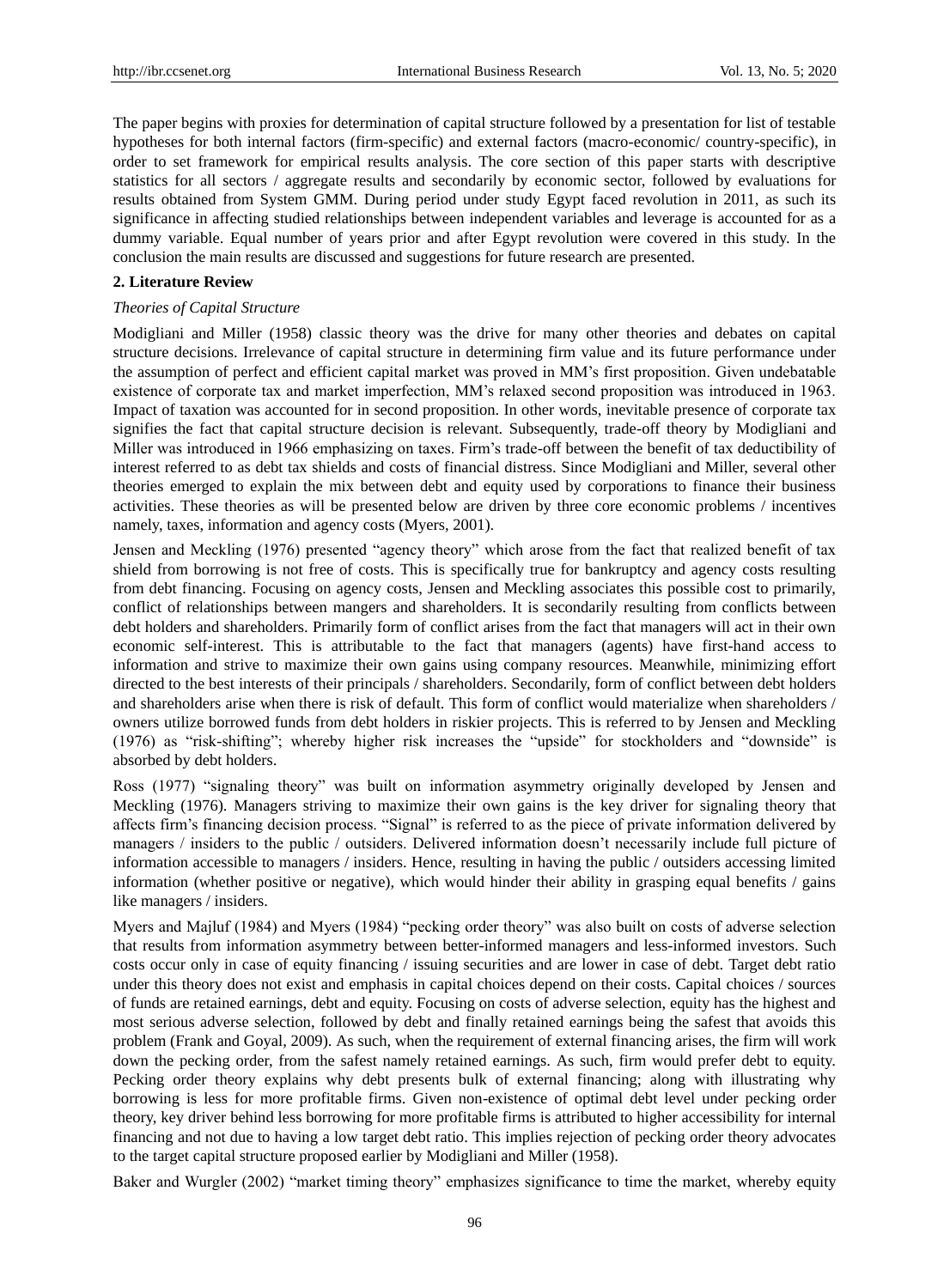market timing affects capital structure. Main findings of this theory is that low leverage firms are those that issued equity when their market valuations were high, as measured by market-to-book ratio. Also, when market conditions are unfavorable with low market value, firms will refrain from issuing equity and instead will repurchase equity at low prices. Approach of market timing theory is more sophisticated than previously presented theories. It places no emphasis on neither optimal capital structure nor costs of adverse selection that results from information asymmetry. This is sequentially proposed by trade-off theory and the pecking order theory.

Background on capital structure decisions are mostly based on developed economies with homogeneous institutional structures (Booth et al., 2001). International studies comparing differences in the capital structure between countries reinforced that conventional theories work well in similar economies with developed legal environment and high level of economic development (Jong, 2008). A remarkable number of studies were conducted on developed economies, as well as a considerable number of studies though with less intensity were conducted on developing countries. Findings prevail two-sided argument, with similarities in effect of firm-specific factors on capital structure decision on one hand, irrespective of level of economic development. Variation, on the other hand, based on country-specific factors reflects difference in institutional factors.

Drawing lessons from more developed institutions and examining their applicability is particularly important given that Egypt witnessed different stages of economic development. The 2005-2011 period witnessed a growth period followed with stagnation during the Arab Spring period and its aftermath (2011-2015). Lately the country has witnessed an awakening which was an outcome for several reforms. This includes reduction of energy subsidies, tax reform, strengthened business environment, as well as greater political stability after years of turmoil.

## **3. Proxies for the Determination of Capital Structure**

Theoretical and empirical studies have shown that profitability, firm size, tangibility, volatility, GDP growth, inflation and stock market development affect capital structure. On the relationship between these factors and companies' capital structure, Rajan and Zingles (1995) referred to Harris and Raviv (1991) in selection of factors correlated to leverage; stating that consensus is "leverage increases with fixed assets, nondebt tax shields, investment opportunities and firm size and decreases with volatility, advertising expenditure, the probability of bankruptcy, profitability and uniqueness of product." Four of mentioned variables were used in addition to other factors that proved to be highly correlated with leverage in previous studies (e.g Harris and Raviv (1991), Booth et al. (2001), Jong (2008)).

## *Profitability*

Although much theoretical work has been done since Modigliani and Miller (1958), no consistent predictions have been reached with respect to relationship between profitability and leverage. There is an expected negative relationship between profitability and leverage in accordance to pecking order theory. A positive relationship is expected based on the static trade-off and agency theory. Predicted positive relation between leverage and profitability is further confirmed by Jensen and Meckling (1976) "agency theory" and later by Jensen's (1986) "free cash flow theory".

In contrast to theoretical studies, most empirical studies show that leverage is negatively related to profitability. This is evidenced by findings from studies on developed countries & specifically US & Japan by Kester (1986). Titman and Wessels (1988), and Friend and Lang (1988) studies focused on US firms. Other findings related to developed countries were conducted by Wald (1999), Rajan and Zingles (1995). In this paper, profitability will be defined as earnings before interest and tax (EBIT) scaled by total assets.

## *Firm Size*

Two opposing arguments validated theoretically initially by Trade-off theory predicting a positive relationship between firm size and leverage. Larger firms are more diversified hence, have more stability and less volatility in cash flow, which lessens default risk. Whereas, pecking order theory, predicts a negative relationship due to less asymmetric information in large firms with more information provided to outside investors compared to smaller firms. As such, resulting in higher preference for equity issuance relative to debt.

Empirical studies following the same lead of Rajan and Zingales (1995): "size may be a proxy for (inverse) probability of default" include: Booth et al. (2001), Wald (1999) and Marsh (1982). This paper uses natural logarithm of assets as a measurement of firm size; following Jong (2008), Booth et al. (2001), Rajan and Zingales (1995) and Titman and Wessels (1988).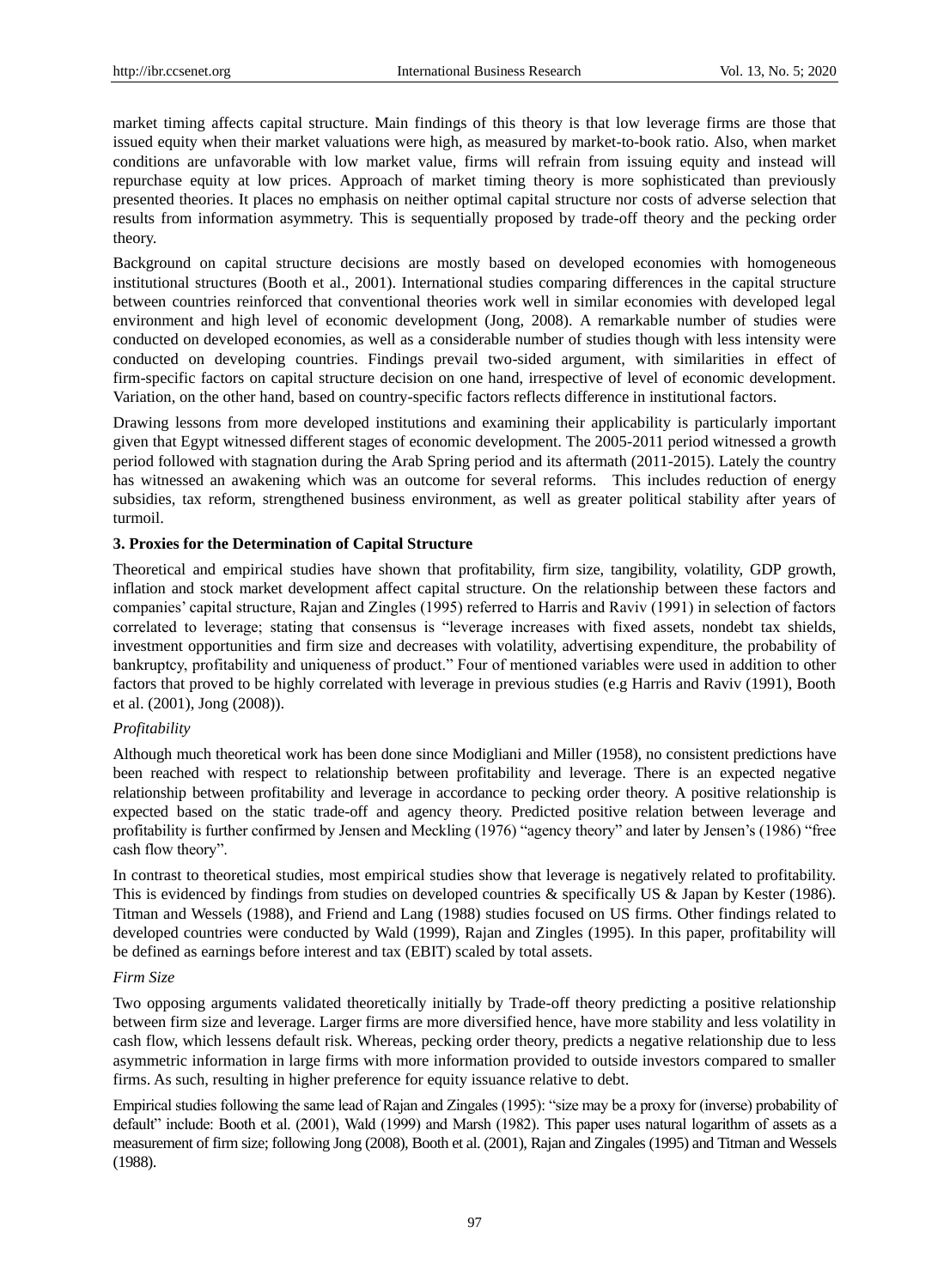## *Tangibility*

On the relationship between tangibility and capital structure, a positive relationship to leverage, except for agency theory. The positive relationship between tangibility and the level of debt is predicted by both the trade-off theory and the pecking order theory. This is consistent with the fact that firms with relatively safe, tangible assets that can be collateralized tend to borrow more than firms with risky, intangible assets. Predicting the relationship between tangibility and leverage from perspective of agency theory has two folds (both positive and negative relationship).

Empirical studies confirming positive relationship include Wald (1999), Rajan and Zingales (1995), Friend and Lang (1988), Long and Maltiz (1985). On the other hand, Booth et al. (2001), (Myers, 2001) Titman and Wessels (1988) confirmed negative relationship as reflected in argument: "growth opportunities are capital assets that add value to a firm but cannot be collateralized". This paper uses fixed assets divided by total assets as a measure for tangibility, following Marsh (1982), Rajan and Zingales (1995) and Jong (2008).

#### *Volatility*

Volatility or business risk is a proxy for the probability of financial distress. Many previous studies reflected a negative relationship between leverage and volatility. Firms with more volatile cash flows face higher expected costs of financial distress & have less book leverage (Fama and French, 2002; Deesomsak et al., 2004). Frank and Goyal (2009) also added that probability of foregoing interest tax shields increases when earnings are below tax shields. This paper follows Wald (1999) and Jong (2008) measurement of business risk defined as the standard deviation of operating income over book value of total assets during the sample period.

## *GDP Growth*

There is no consistent predictions with respect to relationship between GDP growth and leverage. There is an expected positive relationship between GDP growth and leverage in accordance to trade-off theory, whereas a negative relationship is expected based on agency theory and pecking order theory. Agency theory predicts leverage to be countercyclical / increasing despite of economic downturn, as debt supports in resolving agency costs of managerial discretion. As for Pecking order theory, a negative relationship reflecting a decline in leverage during expansions; due to increase in internal funds & hence, there is lower need for external finance.

Empirical studies confirming positive relationship includes Booth et al. (2001), Jong (2008) and Frank and Goyal (2009). A study on Nepalese firms was conducted by Gajurel (2005) validating that GDP growth was negatively related to leverage ratio consistent with findings by Korajczyk and Levy (2003). Following common practice, GDP growth is calculated by the percent change in the annual real GDP.

#### *Inflation*

Trade-off theory and Market timing theory predict a positive relationship between leverage and expected inflation. This is driven from the fact that inflation-induced increase in nominal interest rate increases tax advantage of debt financing. In addition, high expected inflation leads to higher debt issuance and more short-term debt in terms of debt composition. On the other hand, Booth et al. (2001) findings in study of capital structures in developing countries, showed negative relation between inflation and leverage.

Empirical studies supporting positive relationship include Frank and Goyal (2009), Graham and Harvey (2001), Marsh (1982) and Faulkender (2005). Following previous studies, percentage change in the annual consumer price index (CPI) is used as a rough proxy for expected inflation. Using data of realized inflation like previous studies is intended to resolve unavailability of expected inflation data for the whole sample period.

#### *Stock Market Development*

Theoretically and as denoted by Demirguc-kunt and Maksimovic (1996) in their study on stock market development and financing choices of firms: "finance literature suggests that stock markets serve important functions even in those economies in which well-developed banking sector already exists, the reason being that equity and debt financing are in general not perfect substitutes". Their findings on an aggregate level when taking all countries in sample under study, is consistent with majority of empirical studies evidencing significant negative correlation between stock market development and leverage. However, being more precise by breaking used sample into subsamples namely, developed and developing stock markets; led to mixed results.

Majority of empirical evidence find a significant negative relationship between leverage and stock market development (Booth et al., 2001; Deesomsak et al., 2004; Jong, 2008; Frank and Goyal, 2009). Mixed results on this variable was also found in previous studies (e.g, Rajan and Zingales, 1995; Demirguc-kunt and Maksimovic, 1996). Following previous studies, stock market development is measured in this paper by the ratio of stock market capitalization to GDP.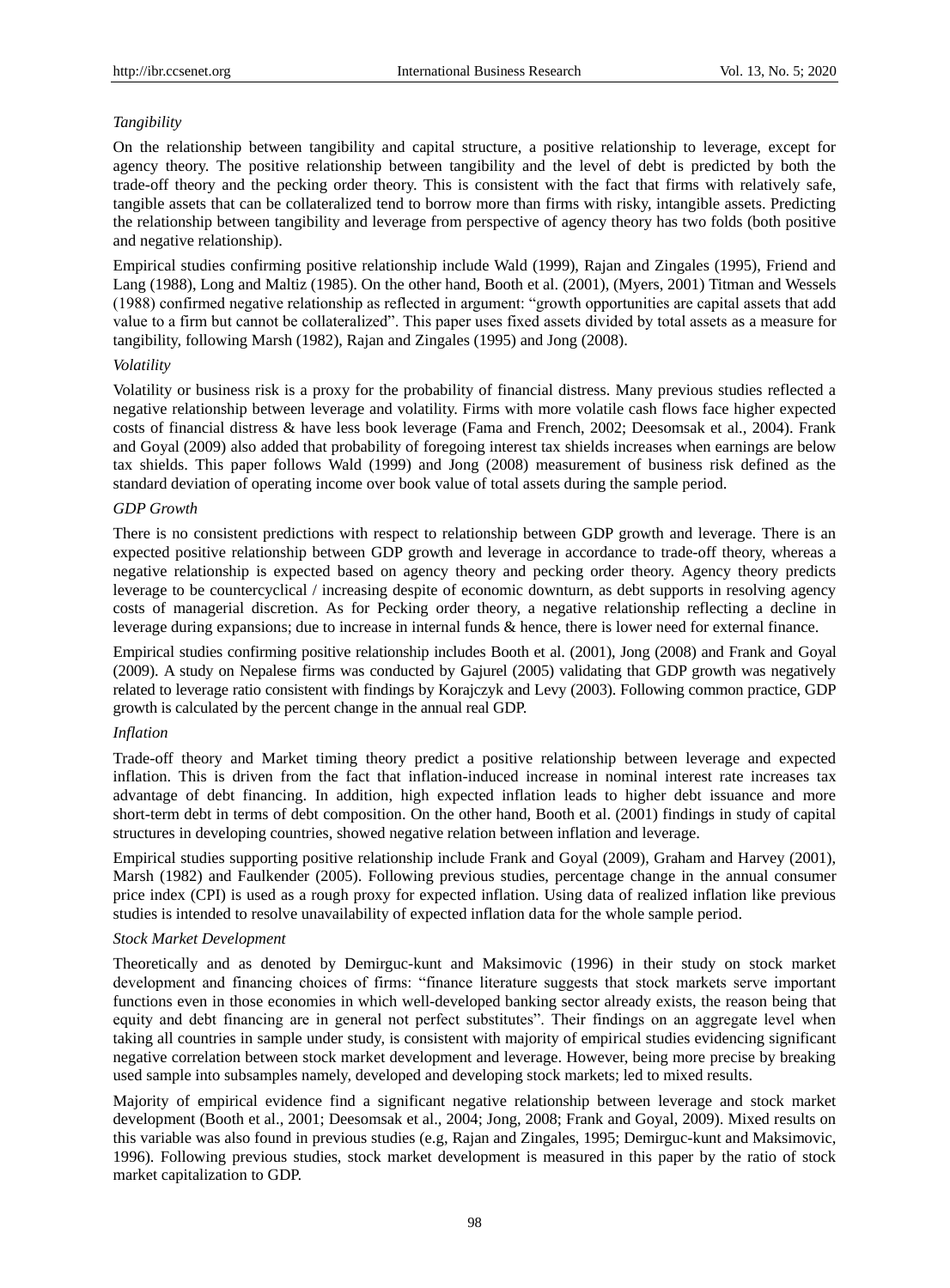Relationship between selected capital structure determinants and leverage both theoretically and empirically is presented in below table.

#### Table 1. Predicted signs and results

| Proxy (Abbreviation)             | Definitions                             | Theoretical     | Major empirical  |
|----------------------------------|-----------------------------------------|-----------------|------------------|
|                                  |                                         | predicted signs | studies' results |
| <b>Internal</b><br>of<br>factors |                                         |                 |                  |
| capital structure                |                                         |                 |                  |
| Profitability (ROA)              | Operating income divided by book value  | $+/-$           |                  |
|                                  | of total assets                         |                 |                  |
| Firm Size                        | Natural logarithm of Sales              | $+/-$           | $^{+}$           |
| Tangibility                      | Fixed assets divided by total assets    | $+/-$           | $^{+}$           |
| Volatility                       | Standard deviation of operating income  |                 |                  |
|                                  | over book value of total assets         |                 |                  |
| <b>External</b><br>factors<br>of |                                         |                 |                  |
| capital structure                |                                         |                 |                  |
| <b>GDP</b> Growth                | Percent change in the annual real GDP   | $+/-$           | $^{+}$           |
| Inflation                        | Percentage change in annual consumer    | $+/-$           | $^{+}$           |
|                                  | price index (CPI)                       |                 |                  |
| <b>Stock</b><br>market           | Ratio of stock market capitalization to | $+/-$           |                  |
| development                      | <b>GDP</b>                              |                 |                  |

"+" means that leverage increases with the factor, "-" means that leverage decreases with the factor, "+/-" means that both positive and negative relationships between leverage and the factor are possible theoretically in "theoretical predicted signs" column.

Above table sums up outcome of theoretical predicted signs and the results of previous empirical studies.

## **4. Development of Hypotheses and Determination of Capital Structure**

The hypothesis development is based primarily on similar expectations of outcomes as those obtained from studies conducted on developing countries and secondarily on significance of drawing lessons from countries that are one-step head in economic development relative to Egypt. This is an attempt to ensure sustainability of advancement in Egyptian economy.

List of testable hypotheses for both internal factors (firm-specific) and external factors (macro-economic / country specific) are presented below, which sets framework for empirical results analysis.

*Internal factors / Firm-specific factors*

Hypothesis  $H_1$  Firm size has a positive effect on leverage

Hypothesis H2 Profitability has a negative effect on leverage

Hypothesis  $H_3$  Tangibility has a positive effect on leverage

Hypothesis  $H_4$  Business risk has a negative effect on leverage

*External factors / Macroeconomic – country specific factors*

Hypothesis  $H_5$  GDP growth rate has a positive effect on leverage

Hypothesis  $H_6$  Inflation has a positive effect on leverage

Hypothesis  $H_7$  Stock market development has a negative effect on leverage

*Equal effects between countries during period under study*

Hypothesis H<sub>8</sub> All variables' coefficients (both internal & external variables) are the same between countries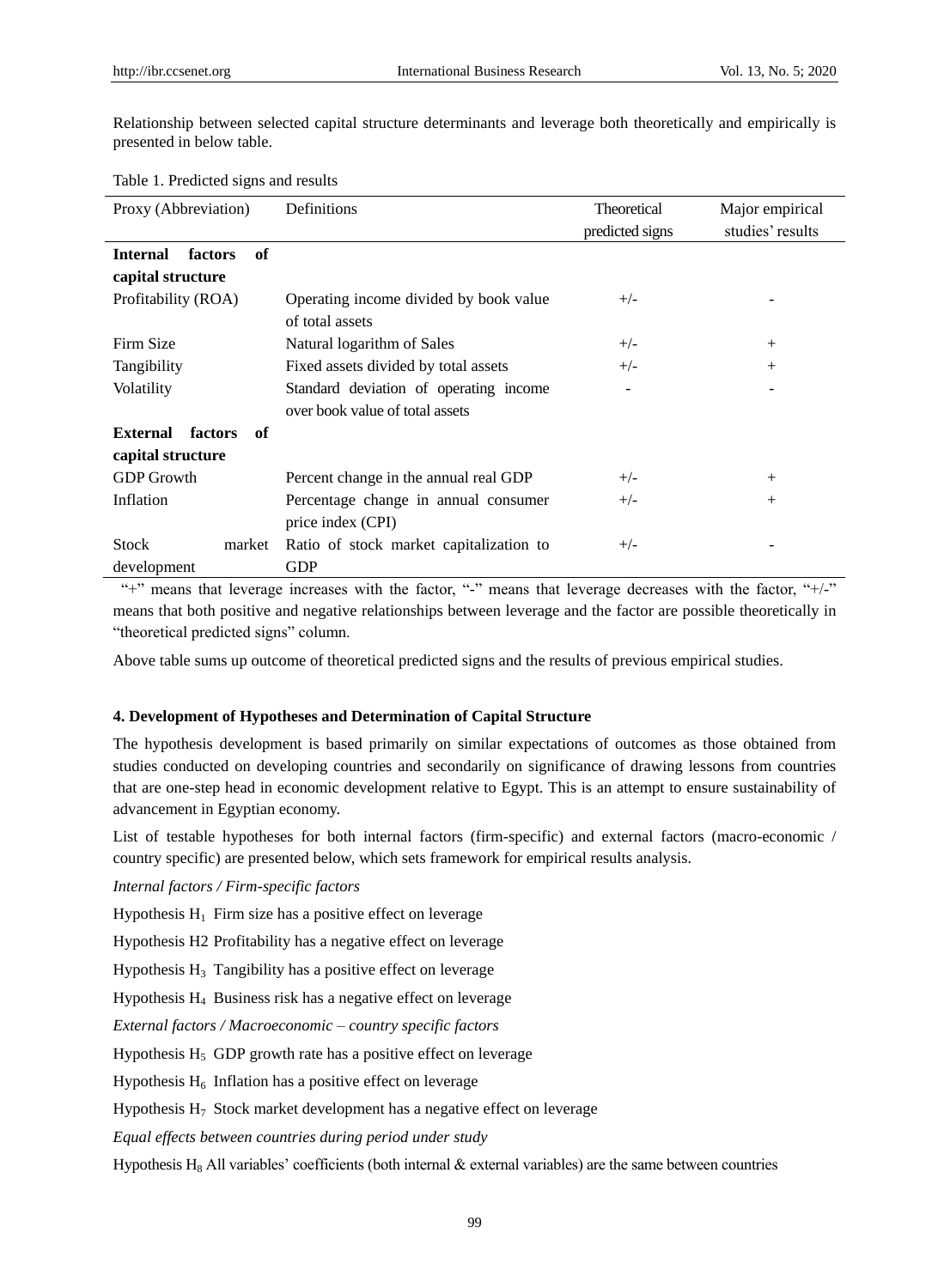## **5. Data Description and Methodology**

## *5.1 Data*

The study uses annual data of non-financial listed companies from 2005 until 2015. Financial companies and banking sector are excluded due to uniqueness of their financing / capital structure choices (Gaud et al., 2005). Bank capital role as a form of self-insurance provides both a buffer against unforeseen losses and an incentive to manage risk-taking. As such regulated banks voluntarily choose to maintain capital in excess to the minimum required. Capital structure in banking sector is a special topic which has been addressed for the Egyptian banks by Alber (2018).

Table 2 summarizes classification of firms based on industry classification. The main source of data used in Thomson Reuters DataStream.

| Sector                 | Egypt | Turkey | <b>Brazil</b> | Argentina |
|------------------------|-------|--------|---------------|-----------|
| Industrials            | 26    | 72     | 91            | 39        |
| Consumer Non-Cyclicals | 18    | 59     | 42            | 24        |
| <b>Basic Materials</b> | 13    | 46     | 22            |           |
| <b>Others</b>          | 18    | 101    | 73            | 29        |
| All sectors            | 75    | 278    | 228           | 103       |

Table 2. Classification of used sample & number of firms in each sector

Turkey has the highest number of firms and Egypt has the lowest among selected countries.

## *5.2 Selected Countries*

Selection of countries to conduct cross-country comparison, along with drawing lessons from slightly better institutions and examining applicability to Egypt; was based on stages of development set by Global Competitiveness report 2014-2015. Countries are classified in addressed report into three categories namely; Factor-driven economies, Efficiency-driven economies and Innovation driven economies. Between first and second stage, there is "Transition Stage 1-2" and between second and third stage, there is "Transition Stage 2-3". Hence, in total if we account for transition stages, we have 5 stages of economic development using Global Competitiveness Index (GCI). In this paper we will stick to specified classifications by GCI when referring to countries under study. Egypt is classified under second stage of development – "Efficiency-driven". Turkey, Brazil and Argentina are classified in the "Transition Stage 2-3" which is right after Egypt's current classification. GCI classifies countries based on three key indicators scoring namely; basic requirements, efficiency enhancers, innovation  $\&$  sophistication. Within each of the three key indicators, there are detailed scoring for 12 pillars displayed in the report for each country on standalone basis; such as infrastructure pillar, macroeconomic environment pillar, health and primary education pillar, financial market development pillar,…etc. Key macro-economic indicators for selected countries is presented below.

| $\ldots$ and shoot competitive negative port 2011 2015 |       |        |                  |               |
|--------------------------------------------------------|-------|--------|------------------|---------------|
| <b>Key Indicators</b>                                  | Egypt | Turkey | <b>Argentina</b> | <b>Brazil</b> |
| Population<br>(Millions)                               | 84.2  | 76.5   | 42               | 198.3         |
| <b>GDP</b><br>(US \$ billions)                         | 271.4 | 827.2  | 488.2            | 2,243         |
| GDP Per Capita (US \$)                                 | 3,226 | 10,815 | 11,766           | 11,311        |
| <b>Index Overall Score (1-7)</b>                       | 3.7   | 4.8    | 4.1              | 4.4           |
| <b>Basic Requirements</b>                              |       |        |                  |               |
| <b>Efficiency Enhancers</b>                            | 3.6   | 4.4    | 3.8              | 4.5           |
|                                                        |       |        |                  |               |

Table 3. The Global Competitiveness Report 2014-2015

5 Innovation & Sophistication Factors 3.2 3.9 3.4 3.8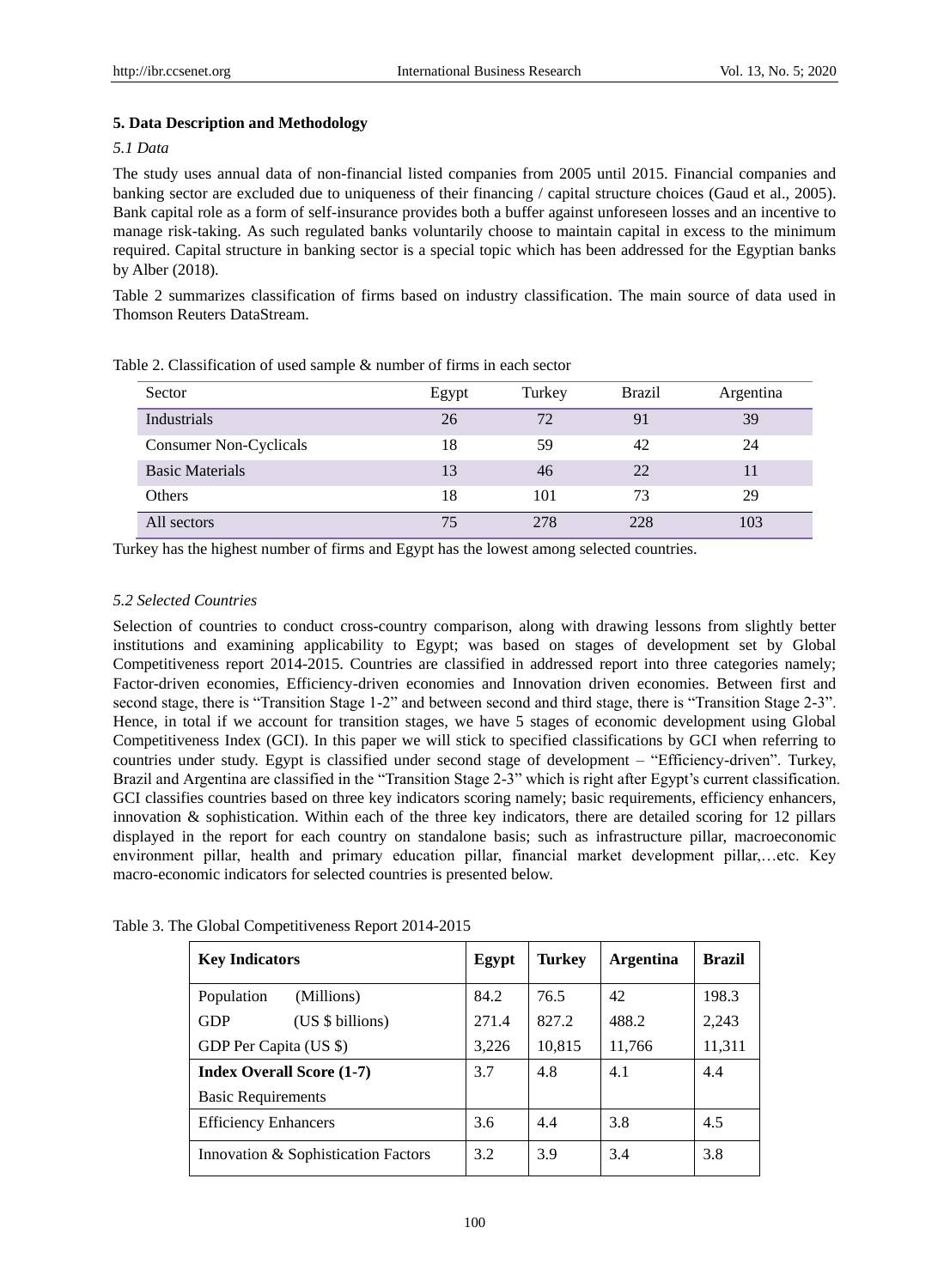#### *5.3 The Model*

To examine the influence of capital structure determinants on capital structure in a panel dataset of 4 countries under study, the model used under GMM estimation is:

$$
\gamma_{it} = \beta_1 \gamma_{i,t-1} + \beta_2 x_{it} + \varepsilon_{it}
$$
  
i = 1,...,n; t = 1,2,3,...11

According to above equation,  $\gamma_{it}$  is the dependent variable represented by the debt ratio as a percentage of total debt to total assets.  $\gamma_{i,t-1}$  is the dependent variable lagged value and it implies that current debt ratio is a function of previous value. As for  $i$  ( $i=1,...,n$ ) represents the individual firms of countries under study and t denotes the time period.  $x_{it}$  represents independent variables both internal & external, as will be specified in following section.  $\beta$  is constant for all i and t & it is the unknown parameter which is estimated from the effects of the regressor  $x_{it}$  in time t for individual i.  $\varepsilon_{it}$  is the unobserved error term from disturbances factors of the observed individual.

## **6. Results**

This section will present descriptive statistics, VIF results; then results obtained from GMM are presented.

#### *6.1 Descriptive Statistics*

Table 4 presents descriptive statistics over sample period 2005 to 2015. What was deducted from presented results is stated below. Descriptive statistics by economic sector is presented in appendix.

|                  |                  | <b>Book</b>      |             |               |                    |                   |            |                  |               |
|------------------|------------------|------------------|-------------|---------------|--------------------|-------------------|------------|------------------|---------------|
| Country          | <b>Statistic</b> | Leverage         | <b>Size</b> | Profitability | <b>Tangibility</b> | <b>Volatility</b> | <b>GDP</b> | <b>Inflation</b> | <b>Market</b> |
|                  | Obs.             | 776              | 782         | 759           | 779                | 779               | 825        | 825              | 750           |
|                  | Mean             | 0.2301           | 11.415      | 0.0862        | 0.3789             | 0.0675            | 0.164      | 0.0994           | 0.4361        |
|                  | <b>Median</b>    | 0.2034           | 11.273      | 0.0831        | 0.3809             | 0.0454            | 0.1635     | 0.1009           | 0.3072        |
| Egypt            | <b>SD</b>        | 0.1739           | 1.6985      | 0.0923        | 0.2222             | 0.074             | 0.0414     | 0.0321           | 0.2948        |
|                  | Min.             | $\boldsymbol{0}$ | 5.9108      | $-0.3043$     | 0.0001             | 0.0071            | 0.0876     | 0.0479           | 0.1659        |
|                  | Max.             | 0.9276           | 15.4847     | 0.484         | 0.8962             | 0.5841            | 0.2103     | 0.1831           | 1.0674        |
|                  | Obs.             | 2970             | 2966        | 2924          | 2972               | 2973              | 3058       | 3058             | 3058          |
|                  | Mean             | 0.2626           | 12.0739     | 0.0709        | 0.3651             | 0.1106            | 0.0577     | 0.0829           | 0.2904        |
|                  | <b>Median</b>    | 0.2053           | 12.0087     | 0.0626        | 0.3496             | 0.0664            | 0.063      | 0.0857           | 0.2912        |
| <b>Turkey</b>    | <b>SD</b>        | 0.3992           | 1.9369      | 0.2072        | 0.2293             | 0.1773            | 0.0435     | 0.012            | 0.0824        |
|                  | Min.             | $\overline{0}$   | 2.9444      | $-3.4012$     | $\overline{0}$     | 0.0082            | $-0.0597$  | 0.0625           | 0.1538        |
|                  | Max.             | 10.7343          | 17.6863     | 7.9242        | 1.4291             | 2.6703            | 0.105      | 0.1045           | 0.4211        |
|                  | Obs.             | 2451             | 2435        | 2431          | 2431               | 2451              | 2508       | 2508             | 2508          |
|                  | Mean             | 0.3326           | 13.2554     | 0.0794        | 0.3258             | 2.1852            | 0.1077     | 0.0581           | 0.5455        |
|                  | <b>Median</b>    | 0.3046           | 13.3528     | 0.0862        | 0.3015             | 0.0699            | 0.1087     | 0.0568           | 0.4979        |
| <b>Brazil</b>    | <b>SD</b>        | 0.2781           | 1.9484      | 0.1411        | 0.2295             | 80.7963           | 0.0333     | 0.014            | 0.2063        |
|                  | Min.             | $\boldsymbol{0}$ | 3.5553      | $-2.3876$     | $\overline{0}$     | 0.0122            | 0.0383     | 0.0364           | 0.272         |
|                  | Max.             | 4.0423           | 17.9406     | 0.6606        | 0.9466             | 3859.311          | 0.1659     | 0.0903           | 0.9804        |
|                  | Obs.             | 1089             | 1085        | 1080          | 1089               | 1089              | 1133       | 1133             | 1133          |
|                  | Mean             | 0.242            | 12.385      | 0.0941        | 0.4919             | 0.0908            | 0.2562     | 1.58             | 0.1371        |
|                  | <b>Median</b>    | 0.2167           | 12.2329     | 0.0853        | 0.5272             | 0.0741            | 0.2693     | 1.78             | 0.1143        |
| <b>Argentina</b> | <b>SD</b>        | 0.1748           | 1.6308      | 0.099         | 0.255              | 0.0695            | 0.0723     | 0.5906           | 0.056         |
|                  | Min.             | $\mathbf{0}$     | 1.9459      | $-0.2895$     | 0.0062             | 0.0133            | 0.0855     | 0.68             | 0.0627        |
|                  | Max.             | 1.0211           | 15.4967     | 0.435         | 0.922              | 0.5137            | 0.3676     | 2.73             | 0.2395        |

Table 4. Descriptive Statistics

*Notes:* This table represents the descriptive statistics of all variables (all sectors), i.e mean, median and standard deviation for both dependent and independent variables.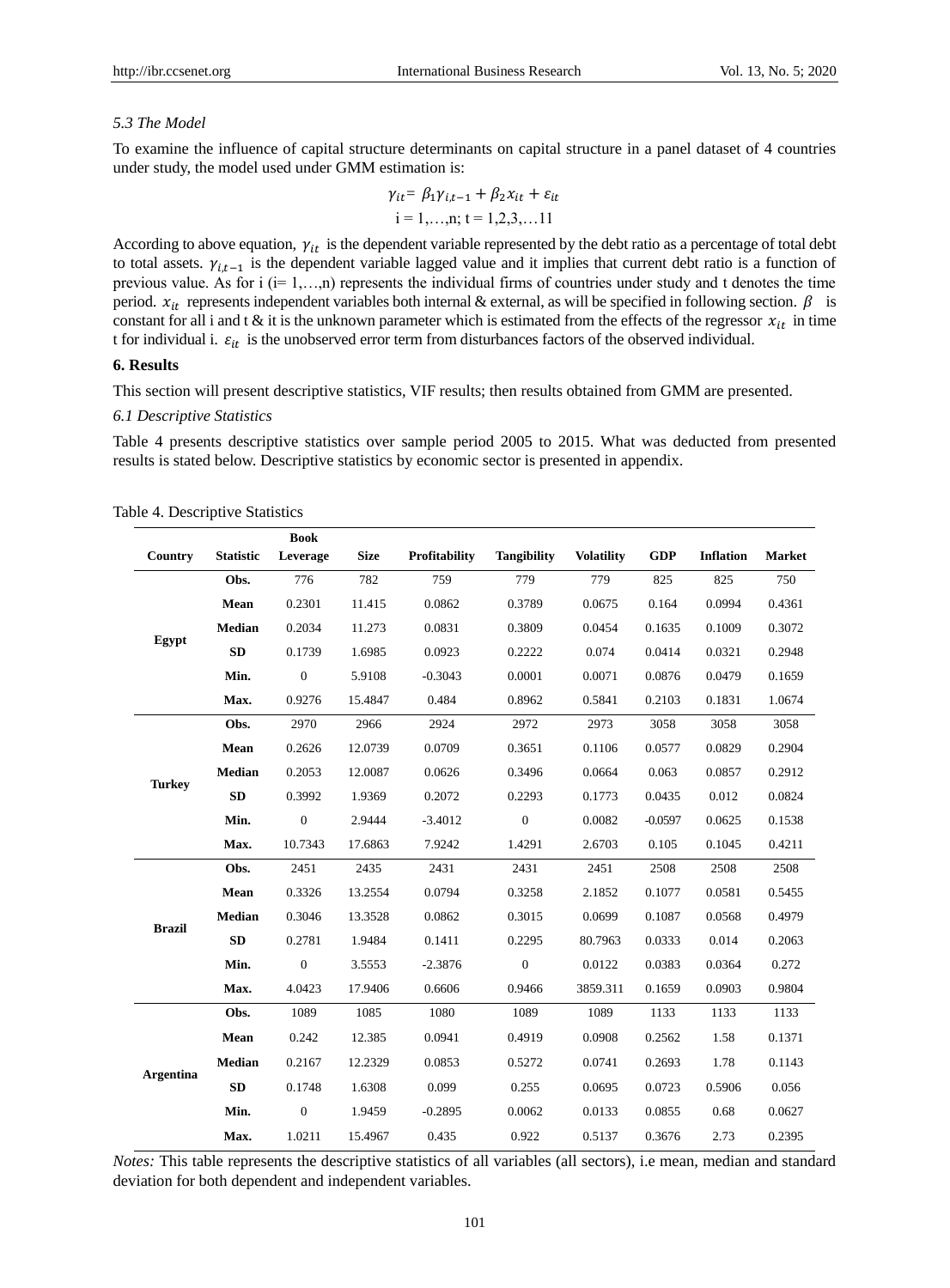The mean of book leverage ratio of the firms from all countries varies from 23% to 33% over the sample period 2005 to 2015.

In descriptive statistics by economic sector/industry, mean of total debt ratio of the firms from all 4 countries varies from lowest level of 0.144 for Turkey under "Basic Materials" to highest level of 0.37 still for Turkey under "Consumer Non-cyclicals". Egyptian companies have an average total debt ratio of 23% which is the lowest, as reflected by below graph. Hence, validating preference of equity financing in Egypt over debt.



Figure 1. Debt ratio trends over 11 years

For firm-specific independent variables, no single country consistently pertains highest or lowest values for the mean, median, standard deviation, or range of a specific independent variable; across the four sectors. As such, countries alternate in lowest or highest measure for range of addressed independent variable and accordingly deviation. This is expected, as pooled / combined firms under each sector is different in size. To illustrate, Egypt has lowest standard deviation for "size" under "consumer non-cyclicals", which is validated by having the lowest range compared to other countries. Argentina under "basic materials" sector reflects the lowest standard deviation for "size", along with lowest range. Hence, confirming that most of size ratios are very close to the average. This applies to other independent variables under investigation; with almost all measures being close the average (mean).

For country-specific independent variables, any variable for a specific country (for example GDP growth) will have the same ranking (highest or lowest measure relative to other countries) for mean, median, standard deviation and range; across the four sectors. Only variation will be in number of observations. To illustrate, Argentina has lowest standard deviation of 0.05 for "stock market development", along with lowest range under the four sectors. In addition, unity in measurements for any macro-economic variable across the four economic sectors apply.

Variance Inflation Factor (VIF) results presented in table 5 indicate the regression equation is free of multicollinearity over the sample period as VIF is less than 5.

|                      | Egypt  | Turkey | Brazil | Argentina |
|----------------------|--------|--------|--------|-----------|
| Lagged Book Leverage | 2.0245 | 1.1884 | 1.0659 | 1.8293    |
| <b>Size</b>          | 1.7841 | 1.2369 | 1.1548 | 1.3253    |
| Profitability        | 1.6561 | 1.3364 | 1.045  | 1.3083    |
| Tangibility          | 1.0248 | 1.1015 | 1.0261 | 1.5512    |
| <b>Volatility</b>    | 1.5148 | 1.252  | 1.0606 | 1.3607    |
| <b>GDP</b>           | 1.3044 | 1.5191 | 1.5158 | 1.5914    |
| Inflation            | 1.5008 | 1.3751 | 3.6908 | 3.3446    |
| Market               | 3.6674 | 1.1682 | 2.9458 | 2.7155    |
| Revolution           | 3.7651 |        | ---    |           |

Table 5. VIF Values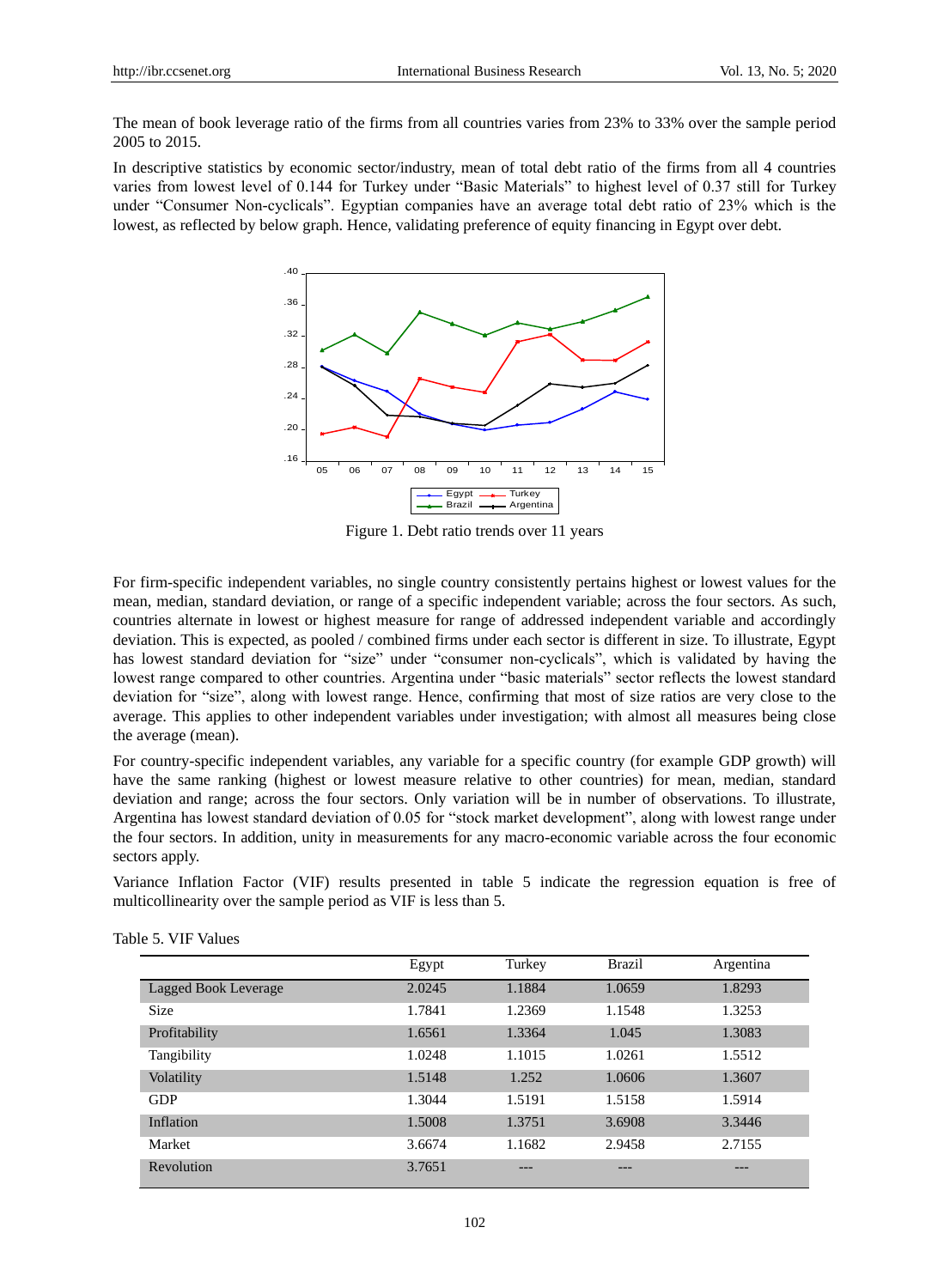## *6.2 Main Results from GMM*

Table 6 presents GMM estimations obtained for each country for all sectors combined. Tables 7 till 10, represent results of economic sectors effect on capital structure.

| <b>Variable</b>             | Egypt          | <b>Turkey</b>  | <b>Brazil</b>  | <b>Argentina</b> |
|-----------------------------|----------------|----------------|----------------|------------------|
| <b>Lagged Book Leverage</b> | 0.1640         | 0.8621         | 0.7092         | 0.6270           |
|                             | $(0.0072)$ *** | $(0.0767)$ *** | $(0.0172)$ *** | $(0.0459)$ ***   |
| <b>Size</b>                 | 0.0084         | 0.0583         | 0.0597         | 0.0427           |
|                             | $(0.0032)$ **  | $(0.0176)$ *** | $(0.0163)$ *** | $(0.0207)$ **    |
| Profitability               | $-0.3431$      | $-0.4914$      | $-0.5313$      | $-0.4672$        |
|                             | $(0.0369)$ *** | $(0.0672)$ *** | $(0.0374)$ *** | $(0.0744)$ ***   |
| <b>Tangibility</b>          | 0.7080         | 0.9421         | 0.3581         | $-0.1387$        |
|                             | $(0.1085)$ *** | $(0.1770)$ *** | $(0.0597)$ *** | (0.2466)         |
| <b>Volatility</b>           | 0.7080         | 0.9421         | 0.3581         | $-0.1387$        |
|                             | $(0.1085)$ *** | $(0.1770)$ *** | $(0.0597)$ *** | (0.2466)         |
| <b>GDP</b>                  | $-0.1691$      | 13.4276        | 2.4327         | 0.4176           |
|                             | $(0.0274)$ *** | $(6.3459)*$    | $(1.1259)^*$   | (1.3080)         |
| <b>Inflation</b>            | 0.3020         | 58.8916        | 11.0435        | 0.4658           |
|                             | $(0.0300)$ *** | $(25.1114)$ ** | $(4.7658)^*$   | $(0.2314)*$      |
| <b>Market</b>               | 0.1780         | $-3.1323$      | 0.4888         | 8.0602           |
|                             | $(0.0091)$ *** | $(1.5601)^*$   | $(0.2597)$ †   | $(2.7463)$ **    |
| <b>Revolution</b>           | 0.0402         | ---            | ---            | ---              |
|                             | $(0.0029)$ *** | ---            | $---$          |                  |
| <b>Observations</b>         | 599            | 2586           | 2149           | 958              |
| <b>Sargan/Hansen Test</b>   | 65.7931        | 36.5205        | 53.7570        | 60.4651          |
| p-value                     | 0.130          | 0.906          | 0.072          | 0.126            |
| AR(1)                       | $-3.2114$      | $-3.3932$      | $-8.5803$      | $-2.5866$        |
| p-value                     | 0.0013         | 0.0007         | 0.0000         | 0.0097           |
| AR(2)                       | 0.5473         | $-0.6131$      | $-0.7047$      | 1.9488           |
| p-value                     | 0.5842         | 0.5398         | 0.4810         | 0.0513           |
| Wald Test $(\chi^2)$        | 1304.14        | 213.47         | 2606.32        | 407.33           |
| p-value                     | 0.0000         | 0.0000         | 0.0000         | 0.0000           |

| Table 6. Determinants of capital structure using GMM Estimation (All Sectors) |  |  |  |  |
|-------------------------------------------------------------------------------|--|--|--|--|
|-------------------------------------------------------------------------------|--|--|--|--|

*Notes:* Standard errors are shown below the coefficients. \*\*\*  $p<0.001$ , \*\*  $p<0.01$ , \* $p<0.05$ , †  $p<0.1$ 

Overall model statistical significance both on aggregate level (all sectors) and on economic sector level is confirmed by "Wald Test" at the 0.001 highest significance level (p<0.001). Validity of instrumental variables is confirmed by Sargan / Hansen test, with p-value  $> 0.05$  for the 4 countries under study. Diagnostic tests include: first, "Arellano-Bond Serial Correlation Test" which includes primarily "Serial Correlation Test (AR 1), with p-value < 0.05 for the 4 countries under study, hence confirming absence of serial correlation. Second, "Robustness of First Order Lag (AR 2), with p-value > 0.05 for the 4 countries under study, hence confirming  $1<sup>st</sup>$ order lag is sufficient given absence of serial correlation. Diagnostic tests results & goodness of fit measures validates efficiency of estimate for the 4 countries under study both on aggregate level (all sectors) and on economic sectors level.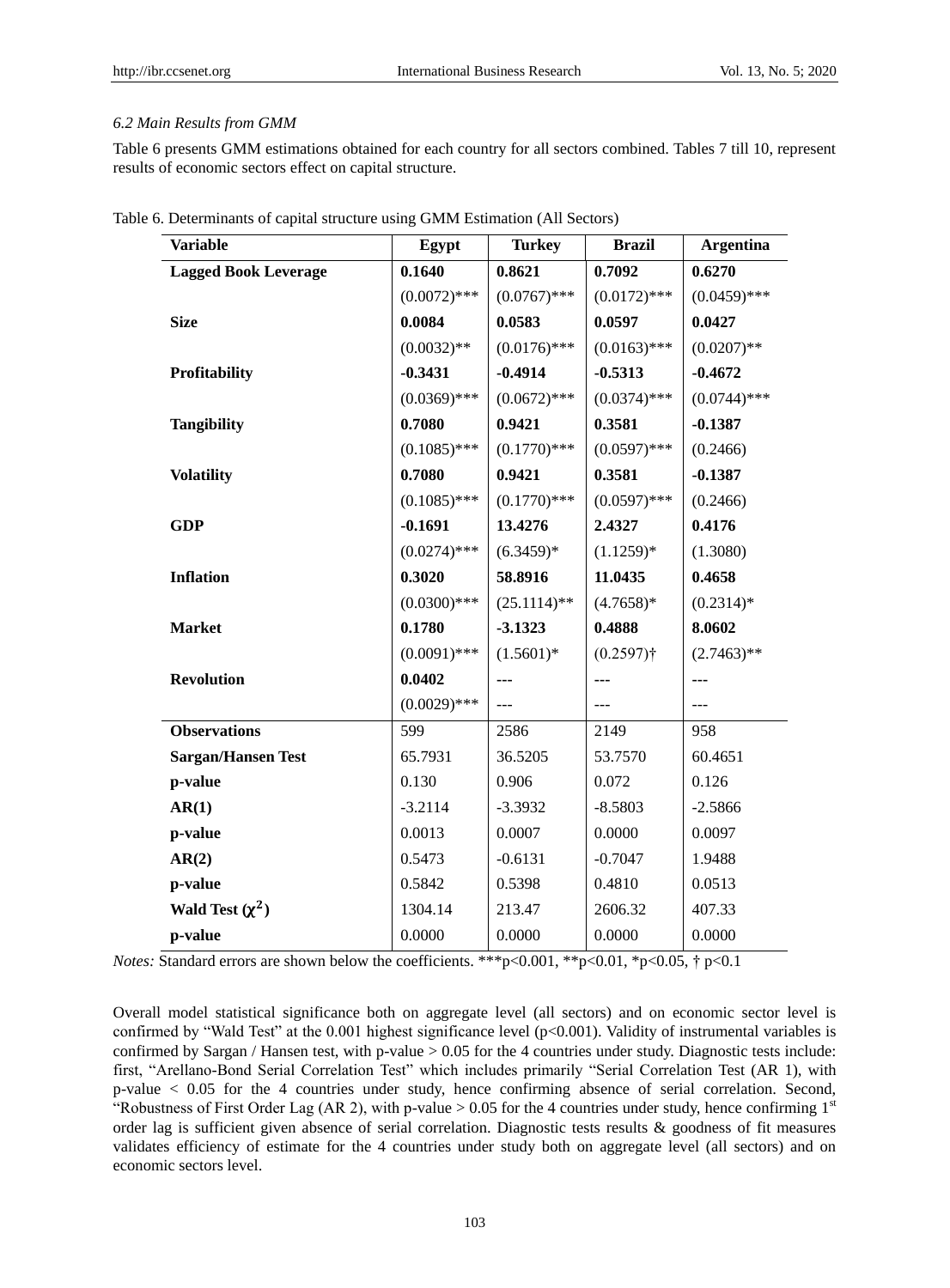| Variable                    | Egypt          | <b>Turkey</b>  | <b>Brazil</b>  | <b>Argentina</b> |
|-----------------------------|----------------|----------------|----------------|------------------|
| <b>Lagged Book Leverage</b> | 0.3809         | 0.4180         | 0.0387         | 0.4899           |
|                             | $(0.0503)$ *** | $(0.0912)$ *** | $(0.0044)$ *** | $(0.1369)$ ***   |
| <b>Size</b>                 | $-0.0151$      | $-0.1019$      | $-0.0123$      | $-0.0032$        |
|                             | $(0.0082)$ †   | $(0.0361)$ **  | $(0.0032)$ *** | (0.0251)         |
| <b>Profitability</b>        | $-0.5177$      | $-0.6118$      | $-0.7732$      | $-0.2316$        |
|                             | $(0.0998)$ *** | $(0.1325)$ *** | $(0.0155)$ *** | $(0.0571)$ ***   |
| <b>Tangibility</b>          | 0.2148         | $-0.1652$      | 0.1124         | $-0.1760$        |
|                             | $(0.0673)$ *** | $(0.0487)$ *** | $(0.0077)$ *** | $(0.0796)*$      |
| <b>Volatility</b>           | $-0.5846$      | $-1.1180$      | 0.1959         | 0.3867           |
|                             | (0.4192)       | $(0.3839)**$   | $(0.0124)$ *** | (0.3139)         |
| <b>GDP</b>                  | $-0.3439$      | $-1.3049$      | 0.1632         | 0.0617           |
|                             | $(0.1136)$ **  | (1.0033)       | $(0.0137)$ *** | (0.0806)         |
| <b>Inflation</b>            | 0.2028         | $-12.6364$     | $-0.4032$      | $-0.0249$        |
|                             | (0.1897)       | $(4.8015)$ **  | $(0.0571)$ *** | $(0.0193)$ †     |
| <b>Market</b>               | 0.2206         | 0.0688         | $-0.0679$      | $-0.2109$        |
|                             | $(0.0519)$ *** | (1.5677)       | $(0.0041)$ *** | (0.1874)         |
| <b>Revolution</b>           | 0.0456         |                |                |                  |
|                             | $(0.0131)$ *** |                |                |                  |
| <b>Observations</b>         | 192            | 662            | 843            | 366              |
| <b>Sargan/Hansen Test</b>   | 62.2609        | 33.4589        | 74.9297        | 25.5984          |
| p-value                     | 0.206          | 0.1200         | 0.0558         | 0.5951           |
| AR(1)                       | $-5.0270$      | $-7.0349$      | $-6.2050$      | $-1.9644$        |
| p-value                     | 0.0000         | 0.0000         | 0.0000         | 0.0495           |
| AR(2)                       | 0.7648         | 0.2999         | 0.4845         | 0.4980           |
| p-value                     | 0.4444         | 0.7642         | 0.6281         | 0.6185           |
| Wald Test $(\chi^2)$        | 504.91         | 216.84         | 4474.69        | 44.90            |
| p-value                     | 0.0000         | 0.0000         | 0.0000         | 0.0000           |

Table 7. Determinants of capital structure using GMM estimation (Industrials)

*Notes:* Standard errors are shown below the coefficients. \*\*\*p<0.001, \*\*p<0.01, \*p<0.05, † p<0.1

|  |  |  | Table 8. Determinants of capital structure using GMM Estimation (Consumer Non-Cyclicals) |
|--|--|--|------------------------------------------------------------------------------------------|
|--|--|--|------------------------------------------------------------------------------------------|

| <b>Variable</b>             | Egypt                   | <b>Turkey</b>  | <b>Brazil</b>  | <b>Argentina</b> |
|-----------------------------|-------------------------|----------------|----------------|------------------|
| <b>Lagged Book Leverage</b> | 0.4786                  | 1.1788         | 0.1058         | 0.5137           |
|                             | $(0.0529)$ ***          | $(0.0087)$ *** | $(0.0060)$ *** | $(0.0619)$ ***   |
| <b>Size</b>                 | 0.0381                  | 0.0673         | $-0.0063$      | 0.0971           |
|                             | $(0.0179)*$             | $(0.0055)$ *** | (0.0059)       | $(0.0197)$ ***   |
| <b>Profitability</b>        | $-0.1366$               | $-0.7679$      | $-0.1981$      | $-0.7097$        |
|                             | $(0.0812)$ <sup>+</sup> | $(0.0049)$ *** | $(0.0140)$ *** | $(0.0937)$ ***   |
| <b>Tangibility</b>          | 0.9442                  | 0.1787         | 0.2254         | $-0.1119$        |
|                             | $(0.3038)$ **           | $(0.0149)$ *** | $(0.0186)$ *** | (0.2820)         |
| <b>Volatility</b>           | 0.9442                  | 0.1787         | 0.2254         | $-0.1119$        |
|                             | $(0.3038)$ **           | $(0.0149)$ *** | $(0.0186)$ *** | (0.2820)         |
| <b>GDP</b>                  | $-0.1736$               | $-0.6349$      | $-0.1165$      | 0.0045           |
|                             | $(0.0841)^*$            | $(0.0366)$ *** | $(0.0288)$ *** | (0.0235)         |
| <b>Inflation</b>            | 0.6332                  | $-3.7855$      | $-1.0422$      | $-0.0330$        |
|                             | $(0.2089)$ **           | $(0.1806)$ *** | $(0.1774)$ *** | $(0.0126)$ **    |
| <b>Market</b>               | 0.0746                  | $-0.1901$      | $-0.1110$      | 0.2932           |
|                             | $(0.0307)$ **           | $(0.0186)$ *** | $(0.0061)$ *** | $(0.0982)$ **    |
| <b>Revolution</b>           | 0.0828                  |                |                |                  |
|                             | $(0.0148)$ ***          | ---            | $---$          |                  |
| <b>Observations</b>         | 145                     | 535            | 409            | 214              |
| <b>Sargan/Hansen Test</b>   | 66.2679                 | 52.2428        | 35.9912        | 11.6460          |
| p-value                     | 0.122                   | 0.0618         | 0.1155         | 0.0703           |
| AR(1)                       | $-4.2589$               | $-8.6801$      | $-5.3662$      | $-4.7927$        |
| p-value                     | 0.0000                  | 0.0000         | 0.0000         | 0.0000           |
| AR(2)                       | 0.2014                  | $-0.8236$      | $-1.9125$      | $-1.3007$        |
| p-value                     | 0.8404                  | 0.4102         | 0.0558         | 0.1934           |
| Wald Test $(\chi^2)$        | 425.59                  | 405596.50      | 9454.67        | 1454.27          |
| p-value                     | 0.0000                  | 0.0000         | 0.0000         | 0.0000           |

*Notes:* Standard errors are shown below the coefficients. \*\*\*p<0.001, \*\*p<0.01, \*p<0.05, † p<0.1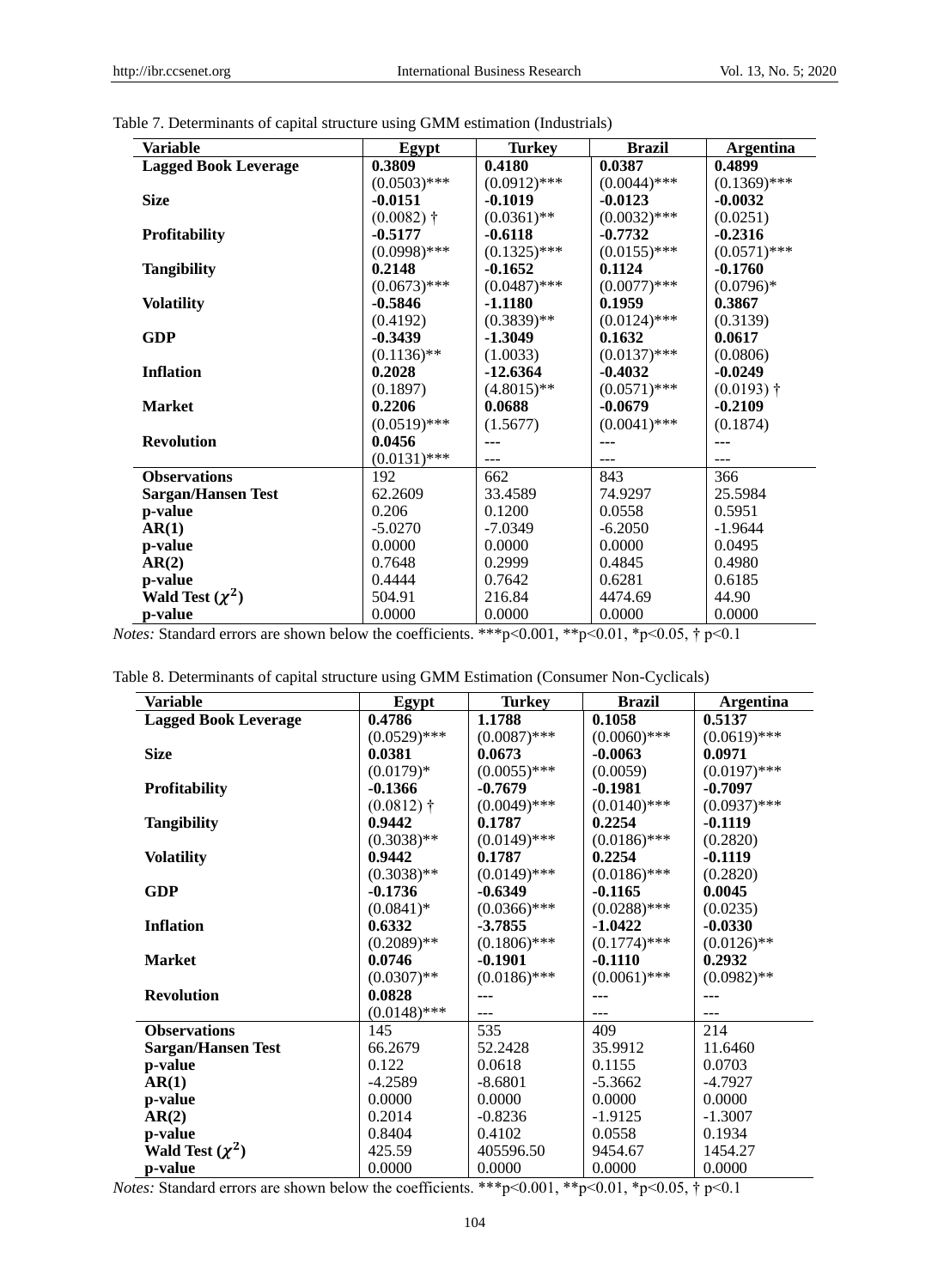| Table 9. Determinants of capital structure using GMM Estimation (Basic Materials) |
|-----------------------------------------------------------------------------------|
|-----------------------------------------------------------------------------------|

| Variable                    | Egypt          | <b>Turkey</b>  | <b>Brazil</b>  | <b>Argentina</b> |
|-----------------------------|----------------|----------------|----------------|------------------|
| <b>Lagged Book Leverage</b> | 0.3870         | 0.3360         | 0.4960         | 0.5363           |
|                             | $(0.0332)$ *** | $(0.0263)$ *** | $(0.0510)$ *** | $(0.0302)$ ***   |
| <b>Size</b>                 | 0.1888         | $-0.0109$      | 0.0920         | 0.0567           |
|                             | $(0.0167)$ *** | (0.0190)       | $(0.0189)$ *** | $(0.0193)$ **    |
| <b>Profitability</b>        | $-1.1723$      | $-0.1513$      | $-0.5352$      | $-0.5210$        |
|                             | $(0.0676)$ *** | $(0.0356)$ *** | $(0.1313)$ *** | $(0.0455)$ ***   |
| <b>Tangibility</b>          | 0.1329         | $-1.3287$      | 0.5326         | 1.2961           |
|                             | (0.2738)       | $(0.3395)$ *** | $(0.1012)$ *** | $(0.2775)$ ***   |
| <b>Volatility</b>           | 0.1329         | $-1.3287$      | 0.5326         | 1.2961           |
|                             | (0.2738)       | $(0.3395)$ *** | $(0.1012)$ *** | $(0.2775)$ ***   |
| GDP                         | 0.5296         | 0.2126         | $-0.2732$      | $-0.0330$        |
|                             | $(0.0612)$ *** | $(0.0277)$ *** | $(0.0957)$ **  | (0.0594)         |
| <b>Inflation</b>            | 0.2127         | 1.0414         | $-0.9206$      | $-0.0053$        |
|                             | $(0.1435)$ †   | $(0.0774)$ *** | $(0.5583)$ †   | (0.0078)         |
| <b>Market</b>               | 0.3164         | $-0.2762$      | $-0.1023$      | $-0.0335$        |
|                             | $(0.0658)$ *** | $(0.0083)$ *** | $(0.0145)$ *** | (0.1127)         |
| <b>Revolution</b>           | 0.0155         | ---            | ---            |                  |
|                             | (0.0139)       |                |                |                  |
| <b>Observations</b>         | 112            | 453            | 207            | 108              |
| Sargan/Hansen Test          | 47.8339        | 32.0371        | 17.8054        | 59.9375          |
| p-value                     | 0.675          | 0.1919         | 0.2158         | 0.2100           |
| AR(1)                       | $-3.0639$      | $-3.5174$      | $-1.9942$      | $-3.1480$        |
| p-value                     | 0.0022         | 0.0004         | 0.0461         | 0.0016           |
| AR(2)                       | $-0.2570$      | 1.2324         | $-0.3711$      | $-0.2610$        |
| p-value                     | 0.7972         | 0.2178         | 0.7106         | 0.7941           |
| Wald Test $(\chi^2)$        | 1505.10        | 1582.47        | 4107.55        | 622.82           |
| p-value                     | 0.0000         | 0.0000         | 0.0000         | 0.0000           |

*Notes:* Standard errors are shown below the coefficients. \*\*\*p<0.001, \*\*p<0.01, \*p<0.05, † p<0.1

|  | Table 10. Determinants of capital structure using GMM Estimation (Others) |  |  |  |  |  |  |  |
|--|---------------------------------------------------------------------------|--|--|--|--|--|--|--|
|--|---------------------------------------------------------------------------|--|--|--|--|--|--|--|

| <b>Variable</b>             | Egypt          | <b>Turkey</b>  | <b>Brazil</b>  | <b>Argentina</b> |
|-----------------------------|----------------|----------------|----------------|------------------|
| <b>Lagged Book Leverage</b> | 0.3433         | 0.6581         | 0.7646         | 0.8596           |
|                             | $(0.0321)$ *** | $(0.0724)$ *** | $(0.0047)$ *** | $(0.0770)$ ***   |
| <b>Size</b>                 | 0.0294         | 0.0202         | $-0.0292$      | 0.1115           |
|                             | $(0.0117)$ **  | (0.0177)       | $(0.0019)$ *** | $(0.0432)$ **    |
| Profitability               | $-0.4808$      | $-0.3853$      | $-0.3764$      | $-0.5535$        |
|                             | $(0.0874)$ *** | $(0.0925)$ *** | $(0.0075)$ *** | $(0.1591)$ ***   |
| <b>Tangibility</b>          | $-0.0678$      | $-0.3423$      | 0.2028         | 1.4781           |
|                             | (0.3120)       | $(0.1989)$ †   | $(0.0176)$ *** | $(0.8866)$ †     |
| <b>Volatility</b>           | $-0.0678$      | $-0.3423$      | 0.2028         | 1.4781           |
|                             | (0.3120)       | $(0.1989)$ †   | $(0.0176)$ *** | $(0.8866)$ †     |
| <b>GDP</b>                  | 0.0866         | 17.7620        | 1.1479         | 0.0848           |
|                             | (0.0926)       | $(11.5314)$ †  | $(0.0385)$ *** | $(0.0385)*$      |
| <b>Inflation</b>            | $-0.0728$      | 35.5022        | 0.4964         | $-0.0224$        |
|                             | (0.1426)       | (22.7644)      | $(0.0688)$ *** | $(0.0155)$ **    |
| <b>Market</b>               | 0.0331         | $-5.7517$      | $-0.1080$      | $-0.2360$        |
|                             | (0.0354)       | $(3.3488)$ †   | $(0.0107)$ *** | $(0.1430)$ †     |
| <b>Revolution</b>           | 0.0111         |                |                |                  |
|                             | (0.0169)       | ---            | ---            | ---              |
| <b>Observations</b>         | 150            | 936            | 690            | 270              |
| <b>Sargan/Hansen Test</b>   | 57.2602        | 60.8281        | 61.5392        | 9.0073           |
| p-value                     | 0.355          | 0.0848         | 0.0756         | 0.1088           |
| AR(1)                       | $-3.9554$      | $-6.6033$      | $-2.6522$      | $-6.3605$        |
| p-value                     | 0.0001         | 0.0000         | 0.0080         | 0.0000           |
| AR(2)                       | $-1.1842$      | 1.2352         | $-0.1921$      | 1.5607           |
| p-value                     | 0.2363         | 0.2168         | 0.8476         | 0.1186           |
| Wald Test $(\chi^2)$        | 435.10         | 313.69         | 134645.20      | 1417.87          |
| p-value                     | 0.0000         | 0.0000         | 0.0000         | 0.0000           |

*Notes:* Standard errors are shown below the coefficients. \*\*\*p<0.001, \*\*p<0.01, \*p<0.05, † p<0.1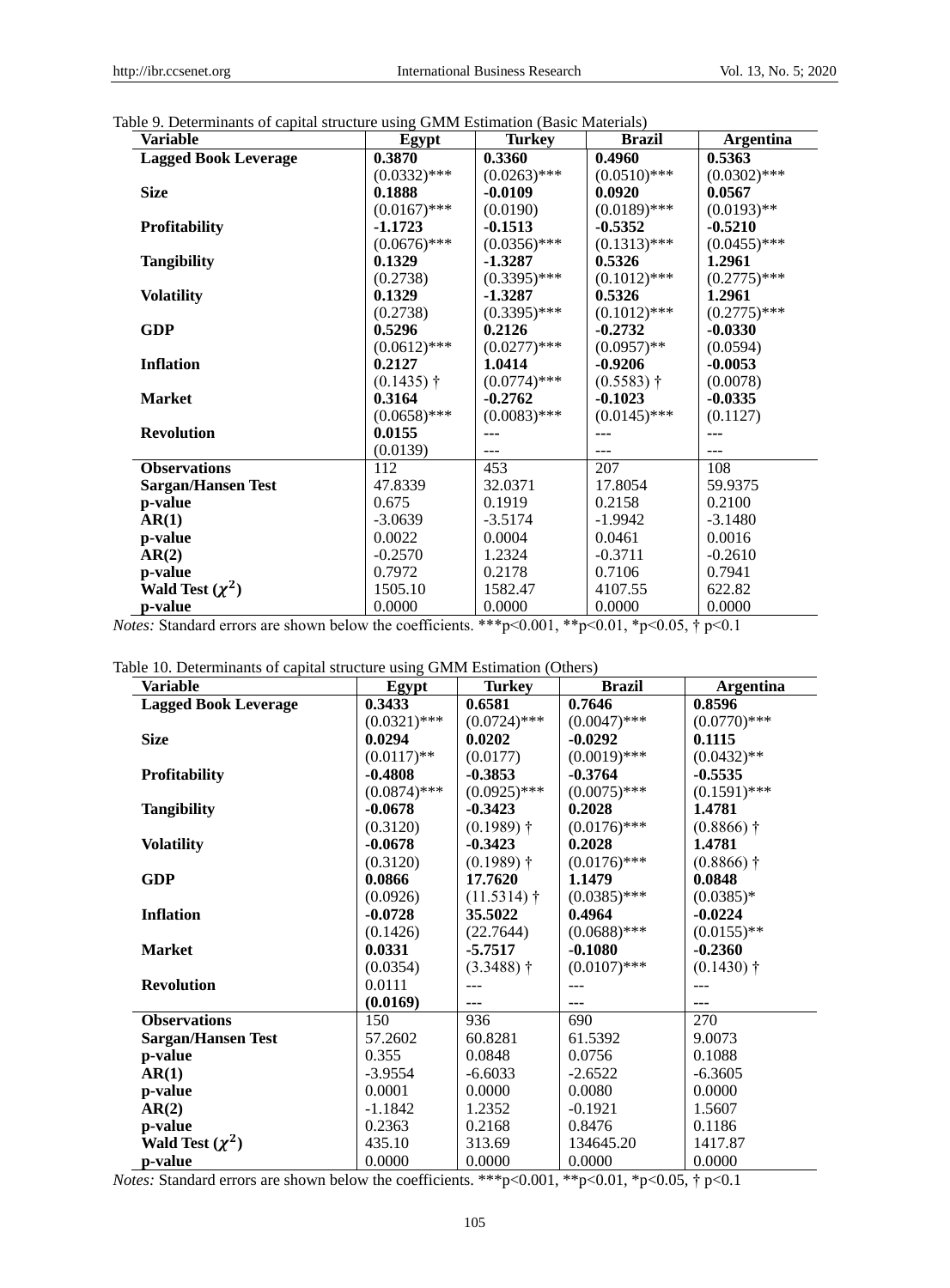According to outcome in presented tables (6 to 10), first order lag is consistently positive and highly significant for the four countries under study both on aggregate / all sectors level and on economic sector level.

Firm size is significantly positively related to firm's capital structure in Egypt, Turkey, Brazil & Argentina (table 6). The result verifies trade-off theory. The positive coefficient evidences that larger firms are more diversified hence, have more stability and less volatility in cash flow, which lessens default risk (too-big-to-fail). The implication of results on firm size contradicts expected constant positive sign (firm size – hypothesis  $H_1$ ).

Profitability is the only independent variable that is consistently negative and highly significant for all countries under study both on aggregate (as reflected in table 6) all sectors level and on economic sector level (tables 7-10). The only exception is for reduced level of significance in Egypt under consumer non-cyclicals.

Cross-country results on aggregate level (table 6) reflect that profitability is significantly negatively related to firm's capital structure in Egypt, Turkey, Brazil & Argentina. The result verifies pecking order theory. The negative coefficient evidences that profitable firms can use earnings to fund investment opportunities and hence have less need for external debt. Due to information asymmetry, external funds are more expensive than retained earnings. This validates why more profitable firms prefer internal financing as a cheaper form than external financing. Negative influence of profitability on leverage increases with increase in firm size. This result is consistent with empirical results of Rajan & Zingale (1995), Booth et al. (2001), Jong (2008). Size of the coefficient is highest for Brazil, followed by Turkey, Argentina and finally Egypt. The implication of results on profitability give supportive evidence to expected constant negative sign (profitability – hypothesis  $H_2$ ).

Asset tangibility varies in sign and significance between the 4 countries under study both on aggregate level (all sectors- table 6) and on economic sectors level (tables 7-10). Tangibility variable is generally positive and significant for most of the countries both on aggregate (table 6) and economic sector level (tables 7-10). There are always 3 out of 4 countries under study having positive & significant coefficient on tangibility. Cross-country results on aggregate level (table 6) reflect that tangibility is significantly positively related to firm's capital structure in Egypt, Turkey & Brazil. Argentina being the only exception with negative and insignificant coefficient. The positive sign result implies that tangibility tends to be associated with increases in debt ratio which is validated by both trade-off theory and pecking order theory. The positive coefficient evidences that firms with relatively safe, tangible assets have lower asymmetric information risk; along with being privileged that tangible assets can be collateralized. This would allow more borrowing than firms with risky, intangible assets. Agency theory addresses relationship between tangibility and leverage in both directions; positive and negative. Focusing primarily on positive relationship which represents majority of results, as debt helps control agency cost of managerial discretion by preventing managers from spending excess cash flow in unprofitable investments. Hence, our results support trade off theory, pecking order theory and one- fold of agency theory linked to controlling agency cost of managerial discretion. This result is consistent with empirical results of Rajan & Zingale (1995), Jong (2008), Frank & Goyal (2009). Worth noting that size of the positive coefficient is highest for Turkey, followed by Egypt and finally Brazil. Argentina size of coefficient is the lowest, negative and insignificant. The implication of results on tangibility contradicts expected constant positive sign (tangibility – hypothesis  $H_3$ ).

Mixed results on volatility variable regression coefficient was found in 4 countries under study, not only in terms of the sign (positive or negative), but also in terms of significance. Differences across 4 countries occurred both on aggregate (all sectors – table 6) and on economic sectors level (tables 7-10). Cross-country results on aggregate level reflect that volatility is significantly positively related to firm's capital structure in Egypt, Turkey and Brazil. Argentina being the only exception with negative and insignificant coefficient. A negative significant effect of volatility / business risk is generally expected (hypothesis  $H_4$ ), but results revealed a positive one. This contradicts many previous studies reflecting negative relationship between leverage and volatility. Explanation for such results can be linked to the financial system orientation of countries under study. Market-based countries follow common negative relationship between volatility and leverage, whereas bank-oriented countries are the complete opposite (Antoniou et al., 2006). Hence, results reveal that countries under study are bank-oriented countries, whereby firms have stronger ties with lenders, this gives bank system better ability to select and approve borrowers compared to market-based countries. Hence, this would make equity more expensive and urge firms to increase borrowing particularly that stronger ties with lenders would reduce actual cost of failure to service debt. Worth noting that size of the positive coefficient is highest for Turkey, followed by Egypt and finally Brazil. Argentina size of coefficient is the lowest, negative and insignificant. The implication of results on volatility contradicts expected negative sign (volatility – hypothesis  $H_4$ ).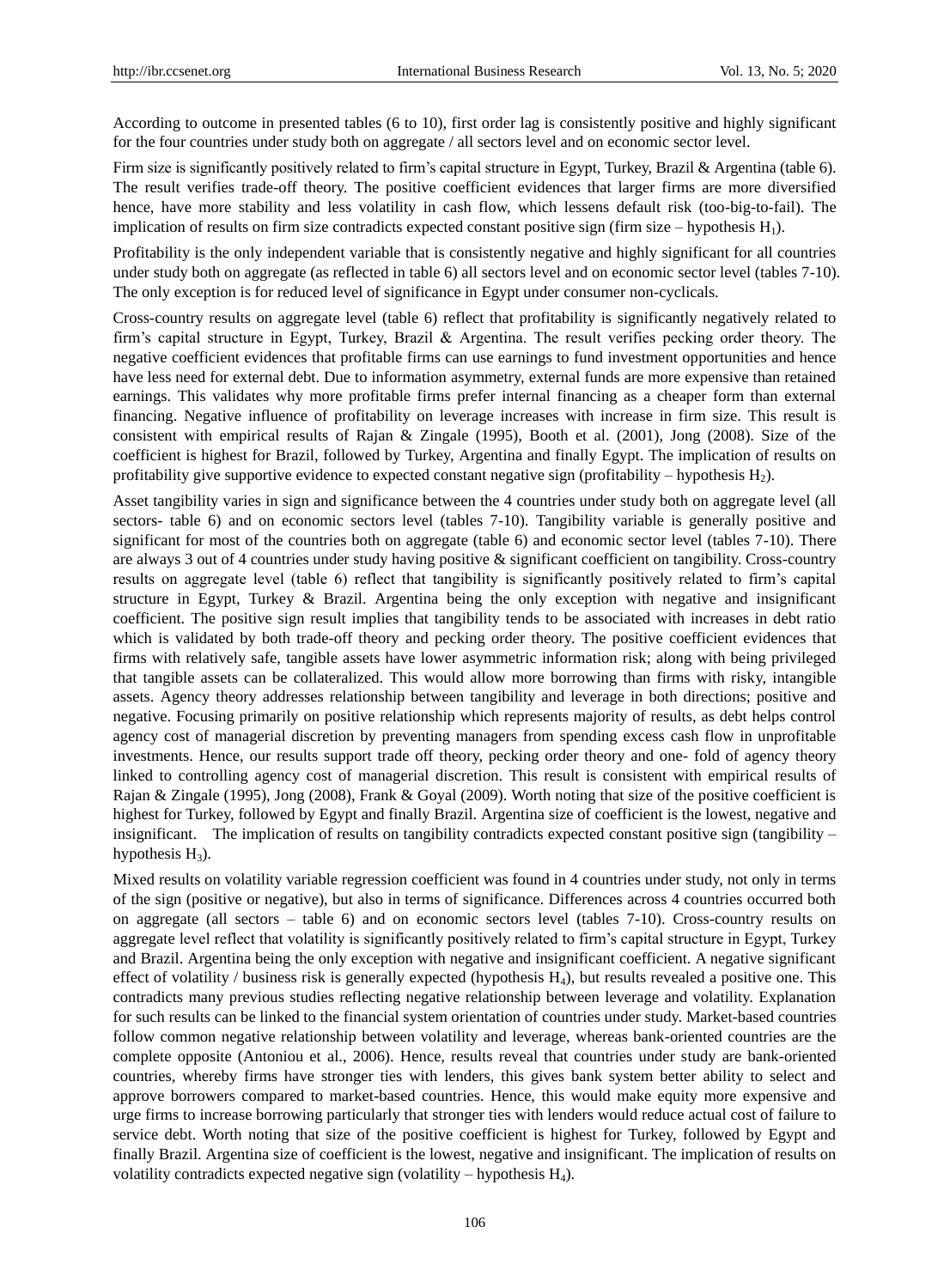Impact of GDP growth is not uniform across the 4 countries neither on aggregate / all sectors level (table 6) nor on economic sectors level (tables 7-10). Mixed results for GDP growth variable regression coefficient applies for the sign, size and significance. Cross-country results on aggregate level, sign for GDP growth is positive for all countries except Egypt. A positive significant effect of GDP growth is generally expected (hypothesis  $H_5$ ) while results for Egypt is different. A positive relationship implies that the country has healthier economic conditions and hence, firms are more likely to take more debt. This complies to empirical results by Booth et al. (2001), Jong (2008) and Frank & Goyal (2009). The negative sign, on the other hand, aligns with pecking order theory, whereby increase in internal funds during expansion lowers need for external financing. In addition, increase in leverage during economic downturn (a negative relationship) supports in resolving agency costs of managerial discretion in compliance to agency theory. Worth noting that size of the positive coefficient 13.42 for Turkey is the highest, followed by Brazil 2.43, Argentina 0.41 & finally Egypt -0.16. The implication of results on GDP growth contradicts expected positive sign (GDP growth – hypothesis  $H_5$ ).

Cross-country results on aggregate level (table 6) reflect that inflation is significantly positively related to firm's capital structure in 4 countries under study. This complies with many previous studies reflecting positive relationship between leverage and expected inflation. Debt issuance tend to increase when interest rate drops and expected inflation is high. Several empirical studies confirm significance of market timing in debt decision (Marsh (1982), Graham & Harvey (2001), Bancel & Mitto (2004), Frank & Goyal (2009)). The implication of results on aggregate level (all sectors) give supportive evidence to expected positive sign (inflation – hypothesis H6).

A positive significant effect of stock market development contradicts expected negative sign (hypothesis H7). However, results comply to what was referred to by Demirguc-kunt and Maksimovic (1996) as "visual evidence is striking". Impact of stock market development on economies vary in accordance to degree of significance these markets play in addressed economies. For a market like Egypt for example where stock market is at early stages of development, enhancement in information quality and degree of monitoring transactions could be a driving force for lenders to increase debt financing. As such, a positive significant relationship materializes. This would be particularly valid for larger firms which are the ones that are mainly listed in Egyptian stock exchange. Turkey on the other hand, stock market is at a higher degree of significance, as such further stock market development would lead to reduction in debt financing. In addition to a boost in equity financing, as evidenced by significant negative relationship. Sophistication of realizing true driver behind attained results also materializes from the fact that knowing whether country under study is bank oriented or market oriented is important. Rajan and Zingales (1995) presents contradictory argument that bank oriented countries could be in favor of debt financing to allow more control by lenders. On the other hand, decision makers in companies operating in these countries might stop borrowing beyond a certain point. Majority of empirical evidence find a significant negative relationship between leverage and stock market development (Booth et al. (2001); Deesomsak et al. (2004); Frank and Goyal (2009). The implication of results on stock market development contradicts expected consistent negative sign (stock market development – hypothesis  $H_7$ ).

## **7. Conclusion and Recommendations**

## *7.1 Conclusion*

The findings reveal that Egyptian firms on average are not highly leveraged. While this reduce their vulnerability, it raises questions about adequacy of access to credit. A clear declining pattern for Egyptian firm's average of total debt level is not a recent phenomenon and was persistent for the last seven years during period under study, as depicted by graph presented earlier. Low financial leverage in Egypt could not be fully explained by the independent variables dealt with in this study. It appears other factors are relevant in explaining low leverage ratio of Egyptian firms. Some of these factors could be due to supply side of lending institutions and others due to demand side of credit from borrowers.

On the supply side, primary reason for constraints on bank lending is the common preference for banks to extend loans to large corporate clients as they are considered less risky. Small and medium-sized enterprises (SMEs) encounter significant constraints on credit availability / access to finance, despite of accounting for 90% of all private sector establishments (Krasniqi, 2007, Abdulsaleh and Worthington, 2013). Second reason was clearly Stated by Naceur and Kandil (2013): "factors that affect the willingness or capacity of banks to lend may include liquidity constraints, in response to monetary policy instruments that affect available lendable funds; or collateral requirements; or a shift in lending strategy to improve indicators in response to high nonperforming loans (NPLs); along with macroeconomic indicators". Third reason is shift of Egyptian banks' portfolio towards financing high return & low risk government debt securities to fund government deficit (12.5% of GDP in year 2016 – Bloomberg Business Week Magazine August issue 2017) and shrinkage in loan issuance to private sector.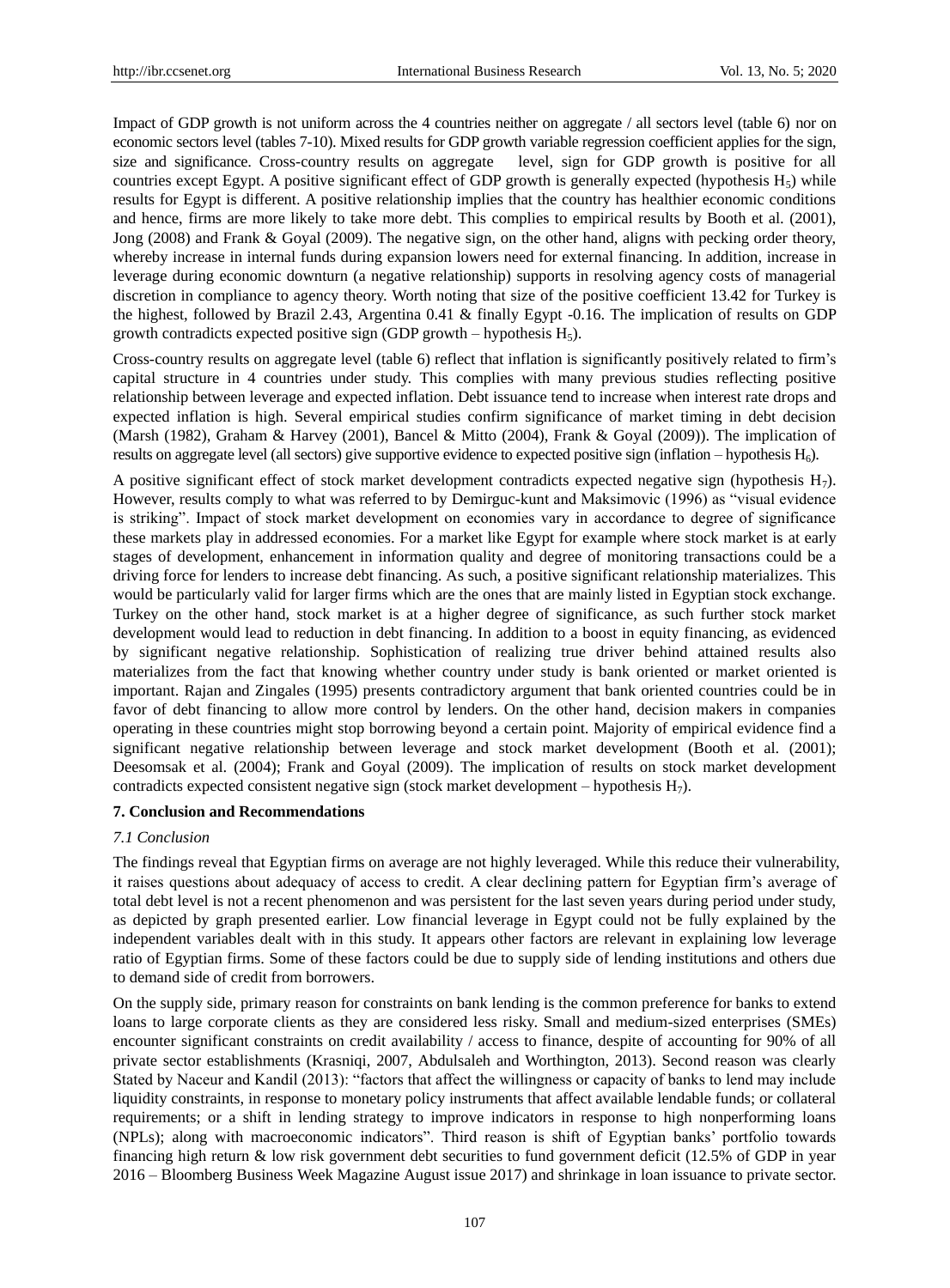This was referred to as the "lazy bank model" (Kumhof and Tanner, 2005; Emran and Farazi, 2009); which had an adverse effect on both investment and economic growth.

In addition to local banking practices which influence bank lending behavior, international agreements reached in Basel (I, II & III) reflects the fourth factor under supply side constraints. Its significance stems from the fact that effect of capital adequacy requirements on credit growth can't be disregarded particularly that high cost of raising capital makes either shifting the composition of assets in bank's portfolio towards less risky assets or decreasing total assets; an unavoidable two options for banks. As such, not only is corporate capital structure a puzzle (Myers, 1984); but also this paper proposes that "credit growth drivers & constraints" remain a puzzle.

On the demand side, primary reason for constraints on consumer borrowing is that self-financing is prevalent in developing nations like Egypt and can substitute bank loans (Dackwan et al., 2004). SMEs constitute majority of businesses in Egypt. Preference of SMEs for informal financing is driven by internal behavioral factors as exemplified by Tolba, Seoudi and Fahmy (2014) whereby model they developed included, but not limited to the following factors: knowledge of financial products, perception for bank's service quality and previous experience for applying to a loan. National culture is another non-financial factor mentioned by Nomani (2003), whereby conservative cultures place more emphasis on mastery and maintenance of status quo, hence use less debt financing. Religion is another non-financial factor, where many Muslims prefer banking to be online with Shari'a. Finally, in a study conducted by Kotler and Keller (2006), reference groups, family and social status are social factors influencing consumer / client borrowing behavior.

#### *7.2 Recommendations*

The findings allow corporate managers to take profitability into consideration when making financing decisions. The information that the findings covey regarding profitability as the only variable for the four countries being highly significant with negative coefficient can aid them in reducing their preference of debt financing. This will result in not fully exploiting the tax credits from debt. Policy makers, on the other hand, can encourage profitable firms in investing retained profits along with providing tax incentives resulting in a lower tax burden.

The researchers suggest further studies on capital structure could include: comparison between lending behavior in both large and small firms, decision making process in both types and across countries, role of banks enticing SMEs into credit financing needs and obstacles from both the supply side and the demand side need to be looked at. Also, proposed dilemma "credit growth drivers & constraints" from bank's perspective in conjunction with Basel risk-based capital adequacy requirements is an interesting unresolved area for future research particularly in the form of comparative analysis between countries at different development levels.

#### **References**

- Abdulsaleh, A. M., & Worthington, A. C. (2013). Small and Medium-Sized Enterprises Financing: A Review of Literature. *International Journal of Business and Management, 8*(14), 36-54. Business Source Complete. Web. 26 Feb. 2014. https://doi.org/10.5539/ijbm.v8n14p36
- Alber, N. (2018). Asset Allocation, Capital Structure, Theory of the Firm and Banking Performance: A Panel Analysis. In Ozatac & Gökmenoglu K. K. (Eds.), *Emerging Trends in Banking and Finance,* Springer Proceedings in Business and Economics. https://doi.org/10.1007/978-3-030-01784-2\_3
- Al-Shubiri, F. N. (2011). Capital structure and market power: evidence from Jordanian banks. *Managing Global Transitions,* 289-310.
- Antoniou, A., Guney, Y., & Paudyal, K. (2006). The determinants of debt maturity structure: evidence from France, Germany and the UK. *European Financial Management, 12*(2), 161-194. https://doi.org/10.1111/j.1354-7798.2006.00315.x
- Baker, M., & Wurgler, J. (2002). Market timing and capital structure. *The Journal of Finance*, *57*(1), 1-32. https://doi.org/10.1111/1540-6261.00414
- Bancel, F., & Mittoo, U. R. (2004). Cross-Country Determinants of Capital Structure Choice: A Survey of European Firms. *Financial Management, 33*(4), 103-132.
- Booth, L. et al. (2001). Capital structures in Developing countries. *Journal of Finance, 56*(1), 87-130. https://doi.org/10.1111/0022-1082.00320
- Dackwan, K., Destan, K., & Cavusgil, S. T. (2004). The role of family conglomerates in emerging markets: What Western companies should know. *Thunderbird International Business Review, 46,* 13-20. https://doi.org/10.1002/tie.10108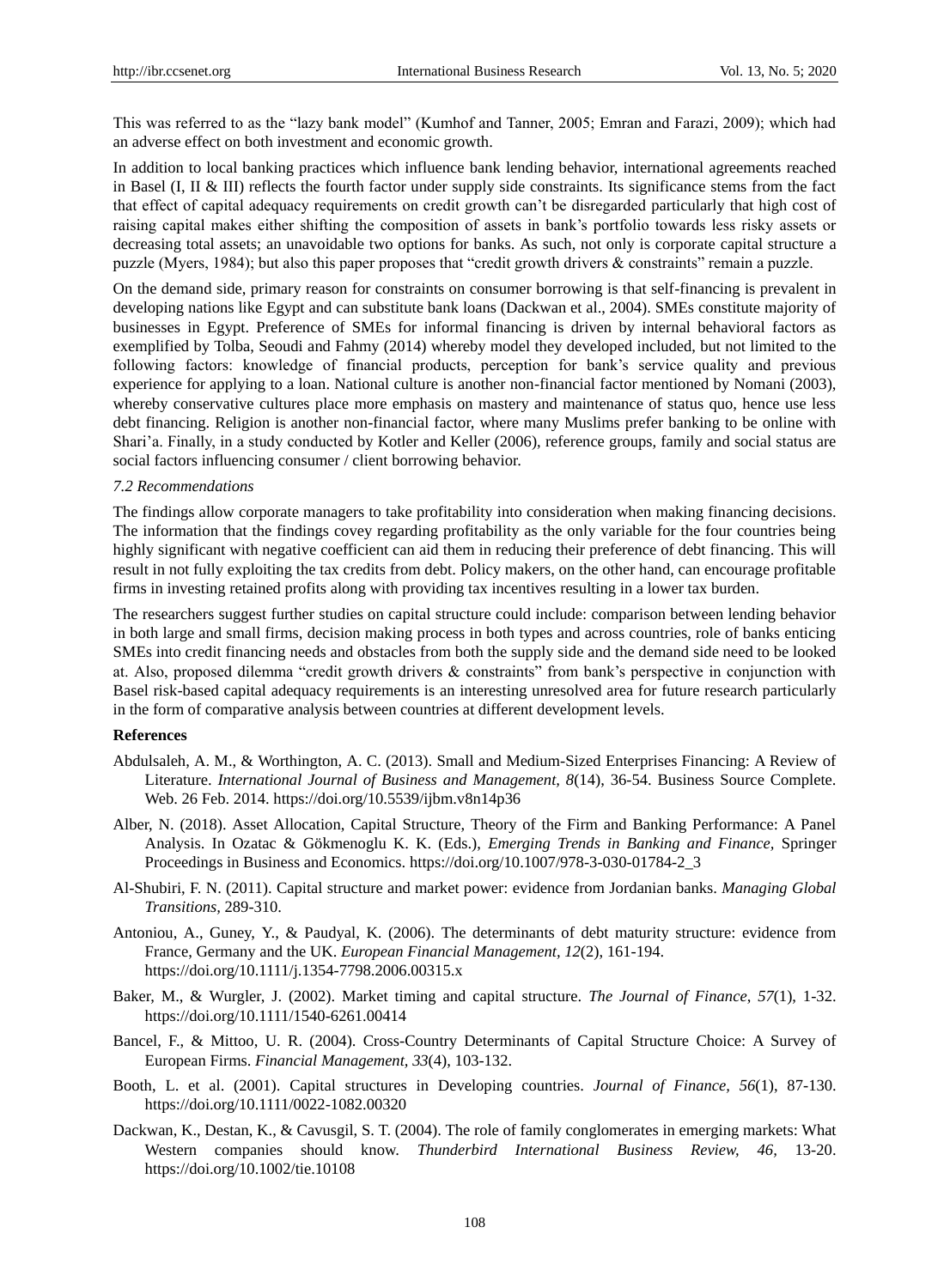- Deesomsak, R., Paudyal, K., & Pescetto, G. (2004). The determinants of capital structure: evidence from the Asia Pacific region. *Journal of Multinational Financial Management, 14*(4), 387-405. https://doi.org/10.1016/j.mulfin.2004.03.001
- Demirgüç-Kunt, A., & Maksimovic, V. (1996). Stock Market Development and Financing Choices of Firms. *The World Bank Economic Review, 10*(2), 341-369. https://doi.org/10.1093/wber/10.2.341
- El-Domiaty, T., & Mohamed, I. (2008). Modeling capital structure decisions in a transition market: Empirical analysis of firms in Egypt. *Review of quantitative Finance & Accounting, 32*(3), 211-233. https://doi.org/10.1007/s11156-008-0091-x
- Emran, M. S., & Farazi, S. (2009). *Lazy Banks? Government Borrowing and Private Credit in Developing Countries.* Institute for International Economic Policy Working Paper Series No. 2009-9.
- Fama, E. F., & French, K. R. (2002). Testing trade-off and Pecking-order: Predictions about dividends and debt. *Review of Financial Studies*, *15*(1), 1-33. https://doi.org/10.1093/rfs/15.1.1
- Faulkender, M. (2005). Hedging or Market Timing? Selecting the Interest Rate Exposure of Corporate Debt. *The Journal of Finance, LX*(2), 931-962. https://doi.org/10.1111/j.1540-6261.2005.00751.x
- Frank, M. Z., & Goyal, V. K. (2009). Capital structure decisions: which factors are reliably important? *Financial Management, 38*(1), 1-37. https://doi.org/10.1111/j.1755-053X.2009.01026.x
- Friend, I., & Lang, L. H. P. (1988). An empirical test of the impact of managerial self-interest on corporate capital structure. *Journal of Finance, 43*, 271-281. https://doi.org/10.1111/j.1540-6261.1988.tb03938.x
- Gajurel, D. P. (2005). *Determinants of Capital Structure in Nepalese Enterprises* (Published Master's Degree Thesis, Kathmandu: Tribhuvan University, Nepal). https://doi.org/10.2139/ssrn.778106
- Gaud, P. E., Jani, M. H., & Bender, A. (2005). The Capital Structure of Swiss Companies: An Empirical Analysis using Dynamic Panel Data. *European Financial Management*. https://doi.org/10.1111/j.1354-7798.2005.00275.x
- Graham, J. R., & Harvey, C. R. (2001). The theory and practice of corporate financing evidence from the field. *Journal of Financial Economics, 60*(2), 187-243. https://doi.org/10.1016/S0304-405X(01)00044-7
- Harris, M., & Raviv, A. (1991). The theory of capital structure. *Journal of Finance, 46*(1), 297-355. https://doi.org/10.1111/j.1540-6261.1991.tb03753.x
- Iqbal, A., & Ortenca, K. (2013). Impact of financial crisis on capital structure of UK firms. Paper submitted in Conference of Multinational Finance, Turkey.
- Jensen, M. (1986). Agency cost of free cash flow, corporate finance and takeovers. *American Economic Review*, *76,* 323-329.
- Jensen, M., & Meckling, W. (1976). Theory of the firm: Managerial behaviour, agency costs and capital structure. *Journal of Financial Economics, 3*(4), 305-306. https://doi.org/10.1016/0304-405X(76)90026-X
- Jong, Abe de, R. K., & Thuy, T. N. (2008). Capital Structure around the World: The Roles of Firm- and Country-Specific Determinants. *Journal of Banking & Finance, 32*(9), 1954-1969. https://doi.org/10.1016/j.jbankfin.2007.12.034
- Kester, C. W. (1986). Capital and ownership structure: a comparison of United States and Japanese corporations. *Financial Management, 15,* 5-16. https://doi.org/10.2307/3665273
- Korajczyk, R. A., & Levy, A. (2003). Capital structure choice: Macroeconomic conditions and financial constraints. *Journal of Financial Economics*. https://doi.org/10.1016/S0304-405X(02)00249-0
- Kotler, P., & Keller, K. L. (2006). *Marketing Management* (12th ed.). Upper Saddle River, NJ: Pear-son Education.
- Krasniqi, B. A. (2007). Barriers to entrepreneurship and SME growth in transition: The Case of Kosova. *Journal of Development Entrepreneurship, 12,* 71-94. https://doi.org/10.1142/S1084946707000563
- Kumhof, M., & Evan, T. E. (2005). *Government Debt: A Key Role in Financial Intermediation.* IMF Working Paper 05/57. https://doi.org/10.5089/9781451860764.001
- Long, M., & Maltiz, I. (1985). The investment-financing nexus: some empirical evidence. *Midland Corporate Finance Journal, 3,* 53-59.
- Marsh, P. (1982). The Choice between Equity and Debt: An Empirical Study. *Journal of Finance, 37*(1), 121-144. https://doi.org/10.1111/j.1540-6261.1982.tb01099.x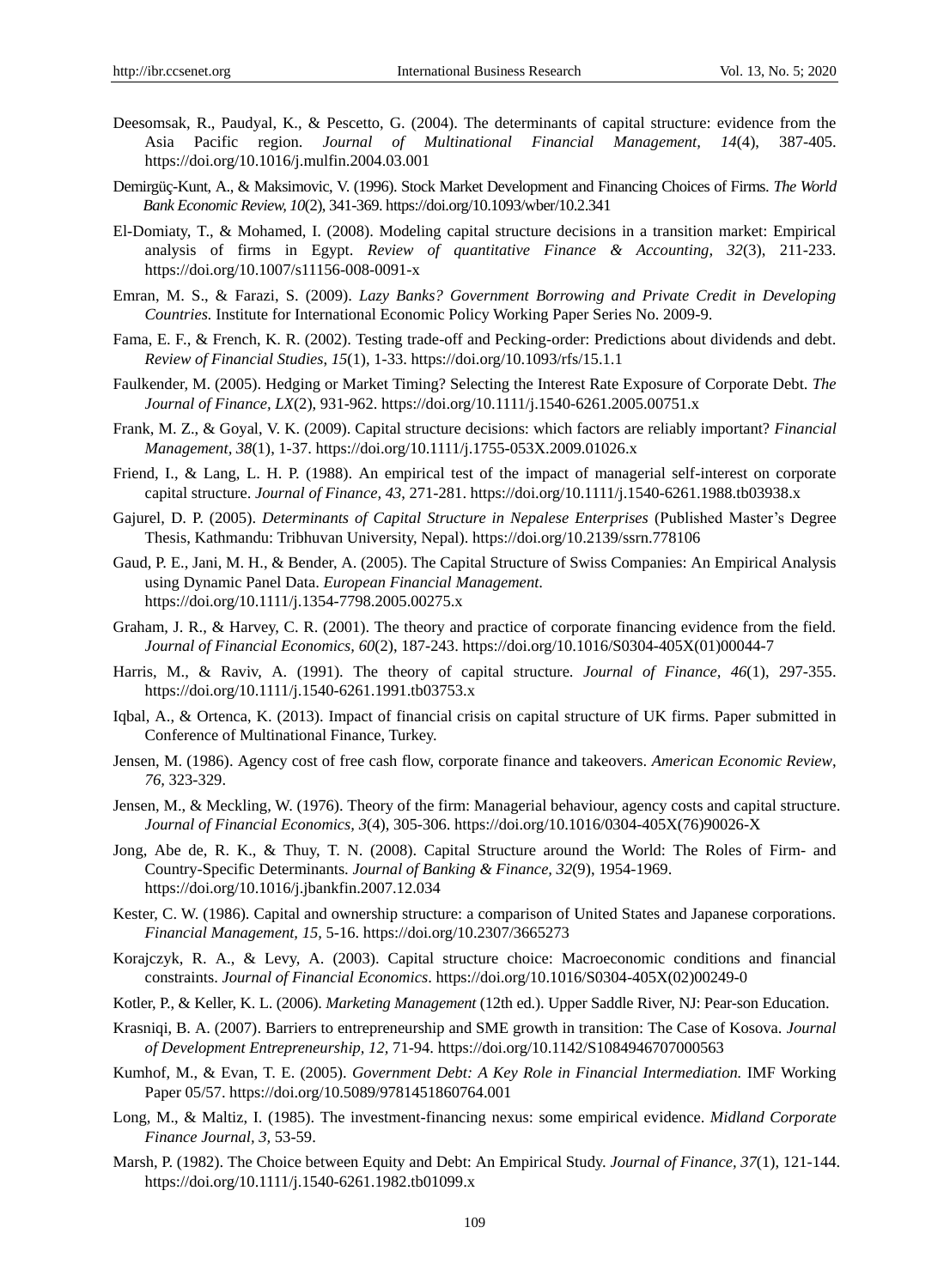- Modigliani, F., & Miller, M. H. (1958). The cost of capital, corporation finance and the theory of investment. *American Economic Review*, *48*(3), 261-297.
- Mostarac, E., & Suzana, P. (2013). Determinants of capital structure of Croatian enterprises before and during financial crisis. *Journal of Economics*, 153-162.
- Myers, S. C. (1984). The capital structure puzzle. *Journal of Finance, 39*(3), 574-592. https://doi.org/10.1111/j.1540-6261.1984.tb03646.x
- Myers, S. C. (2001). Capital Structure. *Journal of Economic Perspectives, 15*(2), 81-102. https://doi.org/10.1257/jep.15.2.81
- Myers, S. C., & Majluf, N. (1984). Corporate financing and investment decisions when firms have information that investors do not have. *Journal of Financial Economics*, *13*(2), 187-221. https://doi.org/10.1016/0304-405X(84)90023-0
- Naceur, S., & Kandil, M. (2013). *Basel Capital Requirements and Credit Crunch in the MENA Region.* IMF Working Paper. https://doi.org/10.5089/9781475586275.001
- Nomani, F. (2003). The Problem of Interest and Islamic Banking in a Comparative Perspective: The Case of Egypt, Iran and Pakistan. *Review of Middle East Economics and Finance, 1*(1), 37-70. https://doi.org/10.1080/1475368032000061644
- Rajan, R. G., & Zingales, L. (1995). What do we know about capital structure? Some evidence from International data. *Journal of Finance, 50*(5), 1421-1460. https://doi.org/10.1111/j.1540-6261.1995.tb05184.x
- Ross, S. (1977). The determination of financial structure: the incentive-signalling approach. *The Bell Journal of Economics, 8*(1), 23-40. https://doi.org/10.2307/3003485
- Titman, S., & Wessels, R. (1988). The determinants of capital structure choice. *Journal of Finance, 43*(1), 1-19. https://doi.org/10.1111/j.1540-6261.1988.tb02585.x
- Tolba, A., Seoudi, I., & Fahmy, K. (2014). Factors Influencing Intentions of Egyptian MSME Owners in Taking Commercial Bank Loans. *Journal of Small Business & Entrepreneurship, 27*(6), 497-518. https://doi.org/10.1080/08276331.2015.1102478
- Wald, J. K. (1999). How firm characteristics affect capital structure: an international comparison. *Journal of Financial Research, 22*(2), 161-187. https://doi.org/10.1111/j.1475-6803.1999.tb00721.x
- Watson, D., & Head, A. (2010). *Corporate Finance: Principles & Practice.* London: Prentice Hall.
- Youssef, I. S. (2018). *A Model to examine influence of risks on capital structure* (PhD dissertation). Ain Shams University, Cairo, Egypt.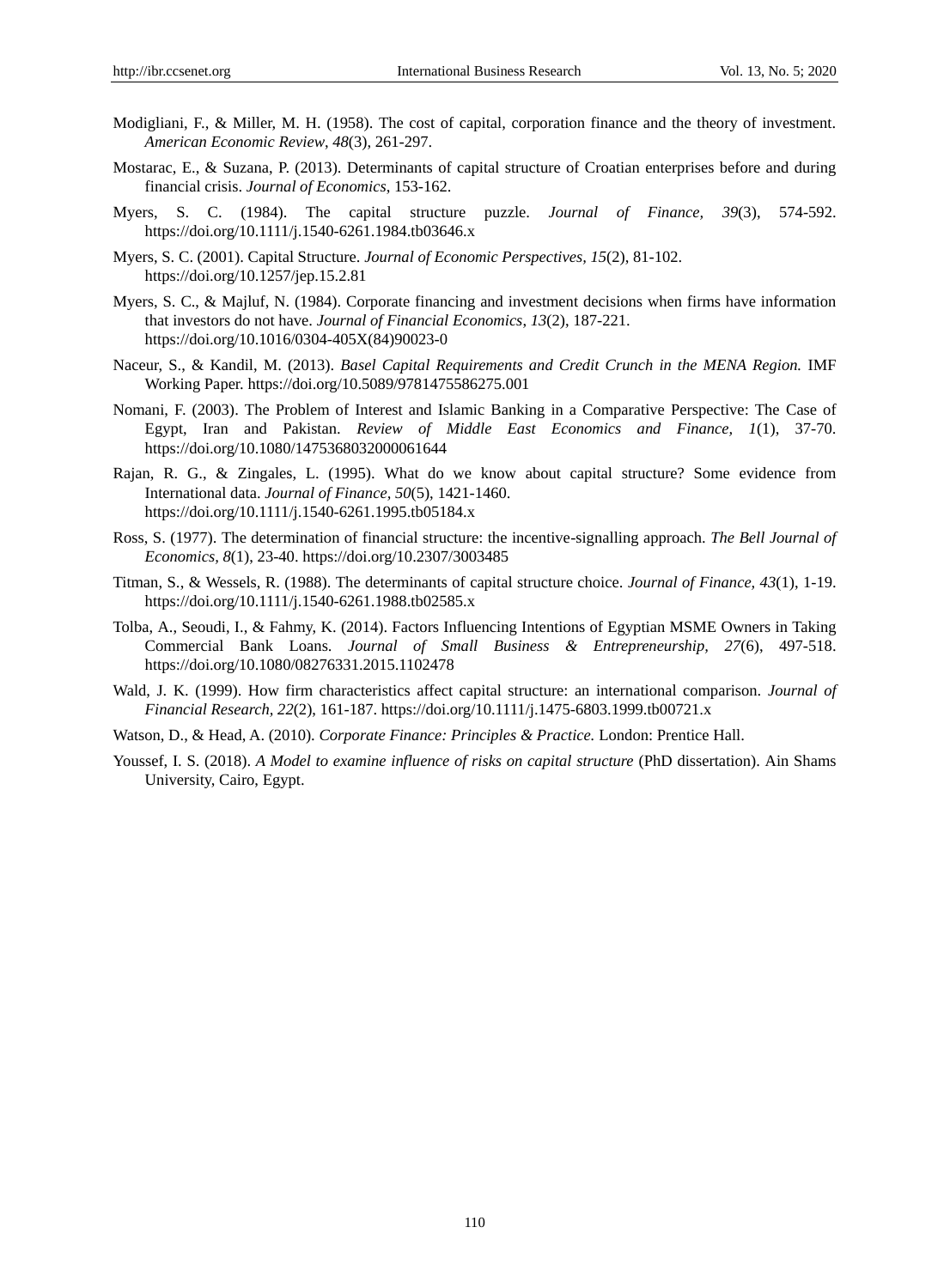| Country          |               | <b>Statistic Book Leverage</b>                                                             | <b>Size</b> | Profitability | <b>Tangibility</b> | <b>Volatility</b> | <b>GDP</b> | <b>Inflation</b> | <b>Market</b> |
|------------------|---------------|--------------------------------------------------------------------------------------------|-------------|---------------|--------------------|-------------------|------------|------------------|---------------|
|                  | Obs.          | 259                                                                                        | 262         | 251           | 262                | 262               | 286        | 286              | 260           |
|                  | Mean          | 0.2436                                                                                     | 11.3367     | 0.0624        | 0.3024             | 0.0714            | 0.164      | 0.0994           | 0.4361        |
| Egypt            | Median        | 0.2213                                                                                     | 11.2651     | 0.0673        | 0.2659             | 0.048             | 0.1635     | 0.1009           | 0.3072        |
|                  | SD            | 0.1754                                                                                     | 1.8696      | 0.0923        | 0.2444             | 0.0806            | 0.0415     | 0.0321           | 0.2952        |
|                  | Min.          | $\boldsymbol{0}$                                                                           | 5.9108      | $-0.3041$     | 0.0001             | 0.0071            | 0.0876     | 0.0479           | 0.1659        |
|                  | Max.          | 0.6817                                                                                     | 15.2003     | 0.3856        | 0.769              | 0.5223            | 0.2103     | 0.1831           | 1.0674        |
|                  | Obs.          | 763                                                                                        | 763         | 753           | 764                | 764               | 792        | 792              | 792           |
|                  | Mean          | 0.2735                                                                                     | 11.9652     | 0.0644        | 0.3774             | 0.0808            | 0.0577     | 0.0829           | 0.2904        |
| <b>Turkey</b>    | Median        | 0.238                                                                                      | 11.9692     | 0.0559        | 0.3725             | 0.0618            | 0.063      | 0.0857           | 0.2912        |
|                  | SD            | 0.1997                                                                                     | 1.6384      | 0.0912        | 0.2194             | 0.0802            | 0.0435     | 0.012            | 0.0824        |
|                  | Min.          | $\boldsymbol{0}$                                                                           | 2.9444      | $-0.2108$     | $\boldsymbol{0}$   | 0.0163            | $-0.0597$  | 0.0625           | 0.1538        |
|                  | Max.          | 0.7911                                                                                     | 15.5474     | 0.3888        | 1.4291             | 1.4211            | 0.105      | 0.1045           | 0.4211        |
|                  | Obs.          | 977                                                                                        | 966         | 967           | 959                | 977               | 1001       | 1001             | 1001          |
|                  | Mean          | 0.3416                                                                                     | 13.8127     | 0.0895        | 0.3807             | 0.1754            | 0.1077     | 0.0581           | 0.5455        |
| <b>Brazil</b>    | Median        | 0.3265                                                                                     | 13.9925     | 0.0939        | 0.3776             | 0.0617            | 0.1087     | 0.0568           | 0.4979        |
|                  | SD            | 0.1759                                                                                     | 1.9457      | 0.1201        | 0.2445             | 1.29              | 0.0333     | 0.014            | 0.2064        |
|                  | Min.          | $\boldsymbol{0}$                                                                           | 4.7274      | $-1.4929$     | $\boldsymbol{0}$   | 0.0127            | 0.0383     | 0.0364           | 0.272         |
|                  | Max.          | 1.3474                                                                                     | 17.9406     | 0.6606        | 0.9466             | 29.3995           | 0.1659     | 0.0903           | 0.9804        |
|                  | Obs.          | 415                                                                                        | 415         | 410           | 415                | 415               | 429        | 429              | 429           |
| <b>Argentina</b> | Mean          | 0.2411                                                                                     | 12.6036     | 0.0678        | 0.6229             | 0.0857            | 0.2562     | 1.58             | 0.1371        |
|                  | Median        | 0.2264                                                                                     | 12.5666     | 0.0589        | 0.7149             | 0.0796            | 0.2693     | 1.78             | 0.1143        |
|                  | SD            | 0.1663                                                                                     | 1.0504      | 0.1032        | 0.2337             | 0.0448            | 0.0724     | 0.591            | 0.0561        |
|                  | Min.          | $\boldsymbol{0}$                                                                           | 10.103      | $-0.1439$     | 0.0062             | 0.0227            | 0.0855     | 0.68             | 0.0627        |
|                  | Max.          | 0.7668                                                                                     | 14.9579     | 0.3635        | 0.922              | 0.3953            | 0.3676     | 2.73             | 0.2395        |
|                  |               | Appendix B. Comparison of descriptive statistics of all variables (Consumer Non-Cyclicals) |             |               |                    |                   |            |                  |               |
| Country          |               | <b>Statistic Book Leverage</b>                                                             | <b>Size</b> | Profitability | <b>Tangibility</b> | <b>Volatility</b> | <b>GDP</b> | <b>Inflation</b> | <b>Market</b> |
|                  | Obs.          | 185                                                                                        | 185         | 182           | 185                | 185               | 198        | 198              | 180           |
|                  | Mean          | 0.1956                                                                                     | 11.1753     | 0.0745        | 0.4148             | 0.0655            | 0.164      | 0.0994           | 0.4361        |
| Egypt            | Median        | 0.1614                                                                                     | 11.0292     | 0.0744        | 0.4143             | 0.0452            | 0.1635     | 0.1009           | 0.3072        |
|                  | SD            | 0.1597                                                                                     | 1.1612      | 0.0953        | 0.181              | 0.0696            | 0.0415     | 0.0322           | 0.2954        |
|                  | Min.          | $\boldsymbol{0}$                                                                           | 8.2868      | $-0.3043$     | 0.0279             | 0.0194            | 0.0876     | 0.0479           | 0.1659        |
|                  | Max.          | 0.9276                                                                                     | 13.7438     | 0.484         | 0.809              | 0.5006            | 0.2103     | 0.1831           | 1.0674        |
|                  | Obs.          | 627                                                                                        | 623         | 611           | 627                | 627               | 649        | 649              | 649           |
|                  | Mean          | 0.3755                                                                                     | 11.6435     | 0.041         | 0.3811             | 0.1458            | 0.0577     | 0.0829           | 0.2904        |
| <b>Turkey</b>    | Median        | 0.2724                                                                                     | 11.8238     | 0.0446        | 0.3636             | 0.0737            | 0.063      | 0.0857           | 0.2912        |
|                  | ${\bf SD}$    | 0.7665                                                                                     | 1.7498      | 0.3753        | 0.2083             | 0.2647            | 0.0435     | 0.012            | 0.0824        |
|                  | Min.          | $\boldsymbol{0}$                                                                           | 3.2189      | $-3.4012$     | 0.0003             | 0.0121            | $-0.0597$  | 0.0625           | 0.1538        |
|                  | Max.          | 10.7343                                                                                    | 15.4427     | 7.9242        | 0.9821             | 2.6703            | 0.105      | 0.1045           | 0.4211        |
|                  | Obs.          | 457                                                                                        | 455         | 456           | 457                | 457               | 462        | 462              | 462           |
|                  | Mean          | 0.2847                                                                                     | 13.3973     | 0.0957        | 0.3093             | 0.2068            | 0.1077     | 0.0581           | 0.5455        |
| <b>Brazil</b>    | <b>Median</b> | 0.2644                                                                                     | 13.4233     | 0.085         | 0.3056             | 0.0695            | 0.1087     | 0.0568           | 0.4979        |
|                  | SD            |                                                                                            | 1.7502      |               | 0.1677             | 1.6629            | 0.0333     | 0.014            | 0.2065        |
|                  |               | 0.1994                                                                                     |             | 0.1286        |                    |                   |            |                  |               |
|                  | Min.          | $\boldsymbol{0}$                                                                           | 5.7526      | $-0.9763$     | $\boldsymbol{0}$   | 0.0137            | 0.0383     | 0.0364           | 0.272         |
|                  | Max.          | 1.3535                                                                                     | 17.7484     | 0.5516        | 0.8467             | 35.4208           | 0.1659     | 0.0903           | 0.9804        |
|                  | Obs.          | 251                                                                                        | 247         | 248           | 251                | 251               | 264        | 264              | 264           |
|                  | Mean          | 0.2477                                                                                     | 11.7436     | 0.1123        | 0.3591             | 0.127             | 0.2562     | 1.58             | 0.1371        |
|                  | <b>Median</b> | 0.2113                                                                                     | 11.7005     | 0.1141        | 0.3367             | 0.0778            | 0.2693     | 1.78             | 0.1143        |
| <b>Argentina</b> | SD            | 0.1925                                                                                     | 2.1772      | 0.0959        | 0.1897             | 0.113             | 0.0724     | 0.5915           | 0.0561        |
|                  | Min.          | $\boldsymbol{0}$                                                                           | 1.9459      | $-0.1577$     | 0.0568             | 0.0228            | 0.0855     | 0.68             | 0.0627        |

## **Appendices**

## Appendix A. Comparison of descriptive statistics of all variables (Industrials)